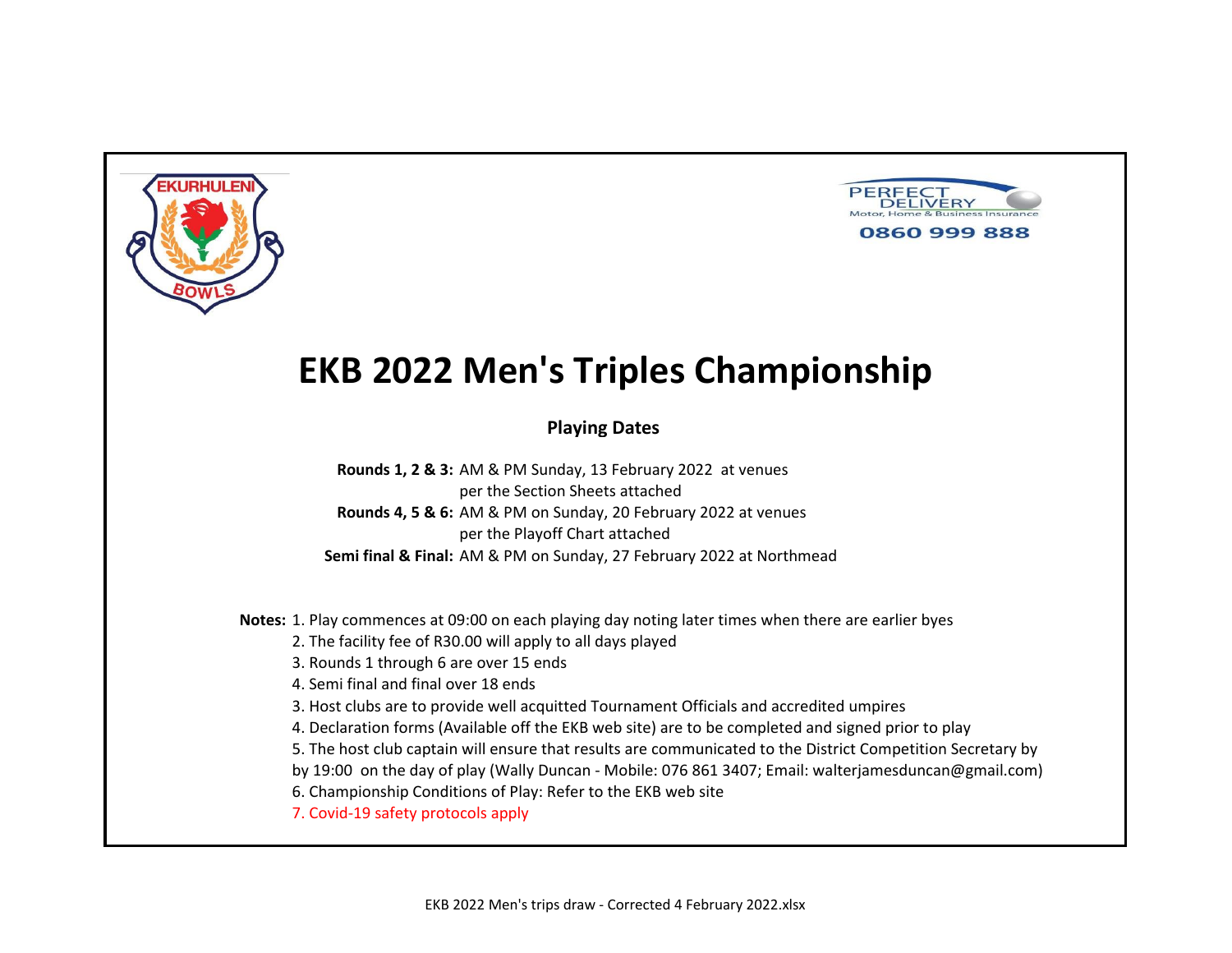



| BOWLS                    | <b>Section: 1</b> |      |                      |              |          |                         |      |                           |                |                |      |              |                  | <b>Venue: Benoni CC</b>   |             |      |      |                     |                |                |
|--------------------------|-------------------|------|----------------------|--------------|----------|-------------------------|------|---------------------------|----------------|----------------|------|--------------|------------------|---------------------------|-------------|------|------|---------------------|----------------|----------------|
|                          |                   |      | Stipanou, T (7303)   |              |          |                         |      | <b>Waters, S (47064)</b>  |                |                |      |              | Wiese, F (66302) |                           |             |      |      | Gibbons, H (34484)  |                |                |
|                          |                   |      | Duigan, A (10089)    |              |          |                         |      | Burns, R (33680)          |                |                |      |              |                  | <b>Struwig, F (63178)</b> |             |      |      | Lennox, M (68649)   |                |                |
|                          |                   |      | Beatty, R (55673)    |              |          |                         |      | <b>Waters, A (600953)</b> |                |                |      |              |                  | Coetzee, M (67861)        |             |      |      | Hunt, M (63266)     |                |                |
|                          |                   |      | <b>Avion Park</b>    |              |          |                         |      | <b>Edenvale</b>           |                |                |      |              | <b>Alberton</b>  |                           |             |      |      | <b>Kempton Park</b> |                |                |
|                          | 1                 |      |                      | <b>Shots</b> |          | $\overline{2}$          |      | <b>Shots</b>              |                |                | 3    |              |                  | <b>Shots</b>              |             | 4    |      | <b>Shots</b>        |                |                |
| Date & times             | Opp.              | Rink | $\tilde{\mathbf{c}}$ | Against      | Points   | Opp.                    | Rink | $\bf \bar{e}$             | Against        | Points         | Opp. | Rink         | $\bf \bar{e}$    | Against                   | Points      | Opp. | Rink | $\bf \bar{e}$       | Against        | Points         |
| RD 1: 13 Feb 2022; 09:00 | 2                 |      |                      |              | 0        |                         | 1    | 0                         | $\overline{0}$ | ΟI             |      | 6            |                  |                           | 0           | 3    | 6    | 0                   | $\overline{0}$ | $\overline{0}$ |
| RD 2: 13 Feb 2022; 11:30 | 3                 | 2    |                      |              | 0        | 4                       | 5    |                           |                | $\overline{0}$ |      | $\mathbf{2}$ | 0                | 0                         | 0           | 2    | 5    | 0                   | $\overline{0}$ | $\overline{0}$ |
| RD 3: 13 Feb 2022; 14:15 | 4                 | 3    |                      |              | 0        | $\overline{\mathbf{3}}$ | 4    |                           |                | $\Omega$       | 2    |              | 0                | 0                         | 0           | 1    | 3    | 0                   | $\overline{0}$ | $\overline{0}$ |
|                          |                   |      | 0                    | 0            | $\bf{0}$ |                         |      | 0                         | 0              | $\mathbf{0}$   |      |              | 0                | 0                         | $\mathbf 0$ |      |      | 0                   | 0              | $\mathbf{0}$   |
|                          |                   |      | Shot Diff.           | 0            |          |                         |      | Shot Diff.                | 0              |                |      |              | Shot Diff.       | 0                         |             |      |      | Shot Diff.          | $\Omega$       |                |
|                          |                   |      | Shot % ####          |              |          |                         |      | Shot % ####               |                |                |      |              | Shot % ####      |                           |             |      |      | Shot % ####         |                |                |
|                          |                   |      |                      |              |          |                         |      | <b>Section winner:</b>    |                |                |      |              |                  |                           |             |      |      |                     |                |                |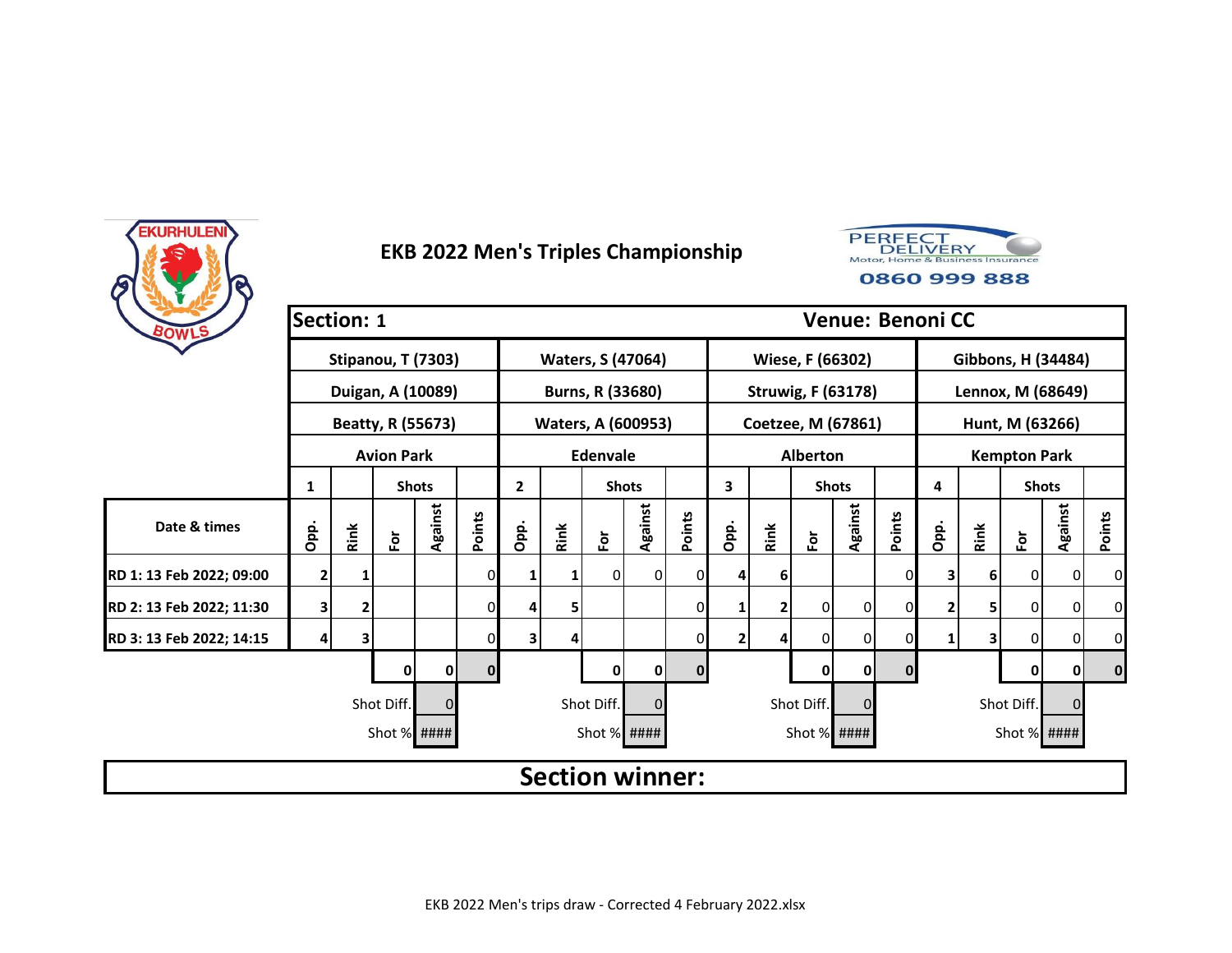



| BOWLS                    | <b>Section: 2</b> |                                                                                          |                      |                   |              |      |              |                        |                |          |                |      |                  | <b>Venue: Benoni CC</b>    |             |      |      |                            |                |             |
|--------------------------|-------------------|------------------------------------------------------------------------------------------|----------------------|-------------------|--------------|------|--------------|------------------------|----------------|----------|----------------|------|------------------|----------------------------|-------------|------|------|----------------------------|----------------|-------------|
|                          |                   |                                                                                          | Lakin, M (64663)     |                   |              |      |              | Walton, O (52738)      |                |          |                |      |                  | <b>Williams, M (68588)</b> |             |      |      | <b>Marshall, A (10282)</b> |                |             |
|                          |                   |                                                                                          | Uren, K (67281)      |                   |              |      |              | Summersgill, C (56322) |                |          |                |      |                  | Martindale, A (70948)      |             |      |      | Field, S (11058)           |                |             |
|                          |                   |                                                                                          |                      | Jacobs, J (48116) |              |      |              | Heim, R (66999)        |                |          |                |      |                  | Haynes, N (520018)         |             |      |      | Johnstone, J (11066)       |                |             |
|                          |                   |                                                                                          | <b>Benoni</b>        |                   |              |      |              | <b>Atlas</b>           |                |          |                |      | <b>Benoni CC</b> |                            |             |      |      | Kleinfontein               |                |             |
|                          | 1                 | $\overline{2}$<br>3<br><b>Shots</b><br><b>Shots</b><br><b>Shots</b><br><b>Shots</b><br>4 |                      |                   |              |      |              |                        |                |          |                |      |                  |                            |             |      |      |                            |                |             |
| Date & times             | Opp.              | Rink                                                                                     | $\mathbf{\tilde{e}}$ | Against           | Points       | Opp. | Rink         | $\bf \bar{e}$          | Against        | Points   | Opp.           | Rink | $\bf \bar{e}$    | Against                    | Points      | Opp. | Rink | $\mathbf{\tilde{e}}$       | Against        | Points      |
| RD 1: 13 Feb 2022; 09:00 | 2                 | 2                                                                                        |                      |                   |              | 1    | $\mathbf{2}$ | 0                      | $\overline{0}$ | $\Omega$ |                | 5.   |                  |                            | 0           | 3    | 5    | 0                          | $\mathbf 0$    | 0           |
| RD 2: 13 Feb 2022; 11:30 | 3                 | 3                                                                                        |                      |                   | 0            | 4    | 4            |                        |                | 01       |                | 3    | 0                | 0                          | 0           | 2    | 4    | $\mathbf{0}$               | $\overline{0}$ | 0           |
| RD 3: 13 Feb 2022; 14:15 | 4                 |                                                                                          |                      |                   |              | 3    | 6            |                        |                | 01       | 2 <sub>1</sub> | 6    | $\overline{0}$   | 0                          | 0           | 1    |      | 0                          | 0              | 0           |
|                          |                   |                                                                                          | 0                    | 0                 | $\mathbf{0}$ |      |              | 0                      | 0              | $\Omega$ |                |      | $\mathbf 0$      | 0                          | $\mathbf 0$ |      |      | 0                          | 0              | $\mathbf 0$ |
|                          |                   |                                                                                          | Shot Diff.           | $\Omega$          |              |      |              | Shot Diff.             | $\Omega$       |          |                |      | Shot Diff.       | 0                          |             |      |      | Shot Diff.                 | $\Omega$       |             |
|                          |                   |                                                                                          | Shot % ####          |                   |              |      |              | Shot % ####            |                |          |                |      | Shot % ####      |                            |             |      |      | Shot % ####                |                |             |
|                          |                   |                                                                                          |                      |                   |              |      |              | <b>Section winner:</b> |                |          |                |      |                  |                            |             |      |      |                            |                |             |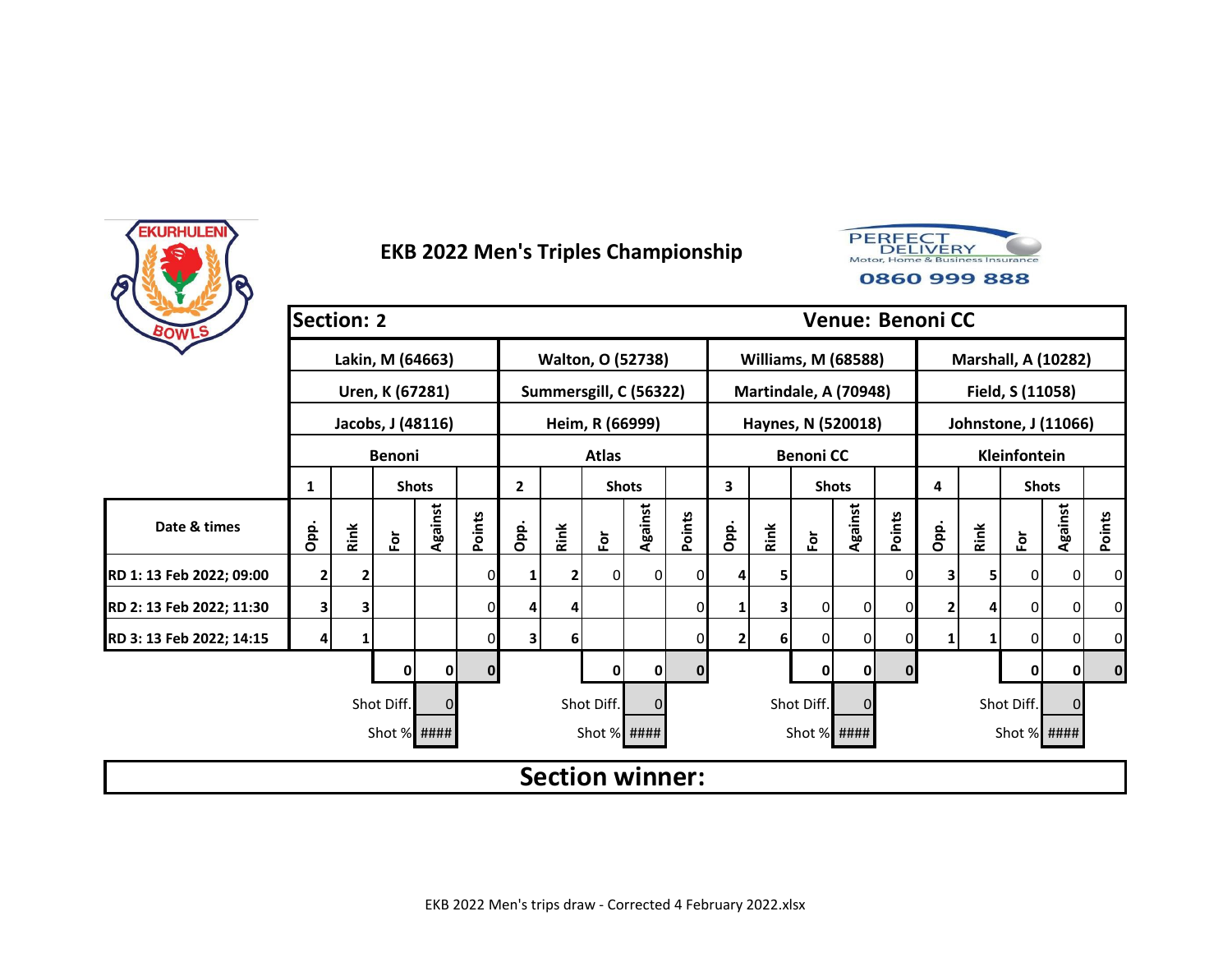



| BOWLS                    | <b>Section: 3</b> |      |                           |              |              |                |      |                            |                |          |                |      |                  | <b>Venue: Benoni CC</b>    |             |      |              |                      |                |             |
|--------------------------|-------------------|------|---------------------------|--------------|--------------|----------------|------|----------------------------|----------------|----------|----------------|------|------------------|----------------------------|-------------|------|--------------|----------------------|----------------|-------------|
|                          |                   |      | Ruddle, K (45068)         |              |              |                |      | <b>O'Connor, M (56219)</b> |                |          |                |      | Botha, N (46845) |                            |             |      |              | McArdle, J (4)       |                |             |
|                          |                   |      | van Staden, S (57186)     |              |              |                |      | Luppnow, R (53597)         |                |          |                |      |                  | Kruger, R (66450)          |             |      |              | Hall, C (10321)      |                |             |
|                          |                   |      | Brown, A (53601)          |              |              |                |      | Smit, D (69034)            |                |          |                |      |                  | <b>Gardiner, G (50156)</b> |             |      |              | Thompson, A (9598)   |                |             |
|                          |                   |      | <b>Delville Germiston</b> |              |              |                |      | <b>Avion Park</b>          |                |          |                |      | <b>Edenvale</b>  |                            |             |      |              | <b>Alberton</b>      |                |             |
|                          | 1                 |      |                           | <b>Shots</b> |              | $\overline{2}$ |      | <b>Shots</b>               |                |          | 3              |      | <b>Shots</b>     |                            |             | 4    |              | <b>Shots</b>         |                |             |
| Date & times             | Opp.              | Rink | $\mathbf{\tilde{e}}$      | Against      | Points       | Opp.           | Rink | $\bf \bar{e}$              | Against        | Points   | Opp.           | Rink | $\bf \bar{e}$    | Against                    | Points      | Opp. | Rink         | $\mathbf{\tilde{e}}$ | Against        | Points      |
| RD 1: 13 Feb 2022; 09:00 | 2                 | 3    |                           |              |              | 1              | 31   | 0                          | $\overline{0}$ | $\Omega$ |                |      |                  |                            | 0           | 3    | 4            | 0                    | $\mathbf 0$    | 0           |
| RD 2: 13 Feb 2022; 11:30 | 3                 |      |                           |              | 0            | 4              | 6    |                            |                | 01       |                |      | 0                | 0                          | 0           | 2    | 6            | $\overline{0}$       | $\overline{0}$ | 0           |
| RD 3: 13 Feb 2022; 14:15 | 4                 | 2    |                           |              |              | 3              | 5    |                            |                | 01       | 2 <sub>1</sub> | 5    | $\Omega$         | 0                          | 0           | 1    | $\mathbf{2}$ | 0                    | 0              | 0           |
|                          |                   |      | 0                         | 0            | $\mathbf{0}$ |                |      | 0                          | 0              | $\Omega$ |                |      | $\mathbf 0$      | $\mathbf 0$                | $\mathbf 0$ |      |              | 0                    | 0              | $\mathbf 0$ |
|                          |                   |      | Shot Diff.                | $\Omega$     |              |                |      | Shot Diff.                 | $\Omega$       |          |                |      | Shot Diff.       | 0                          |             |      |              | Shot Diff.           | $\Omega$       |             |
|                          |                   |      | Shot % ####               |              |              |                |      | Shot % ####                |                |          |                |      | Shot % ####      |                            |             |      |              | Shot % ####          |                |             |
|                          |                   |      |                           |              |              |                |      | <b>Section winner:</b>     |                |          |                |      |                  |                            |             |      |              |                      |                |             |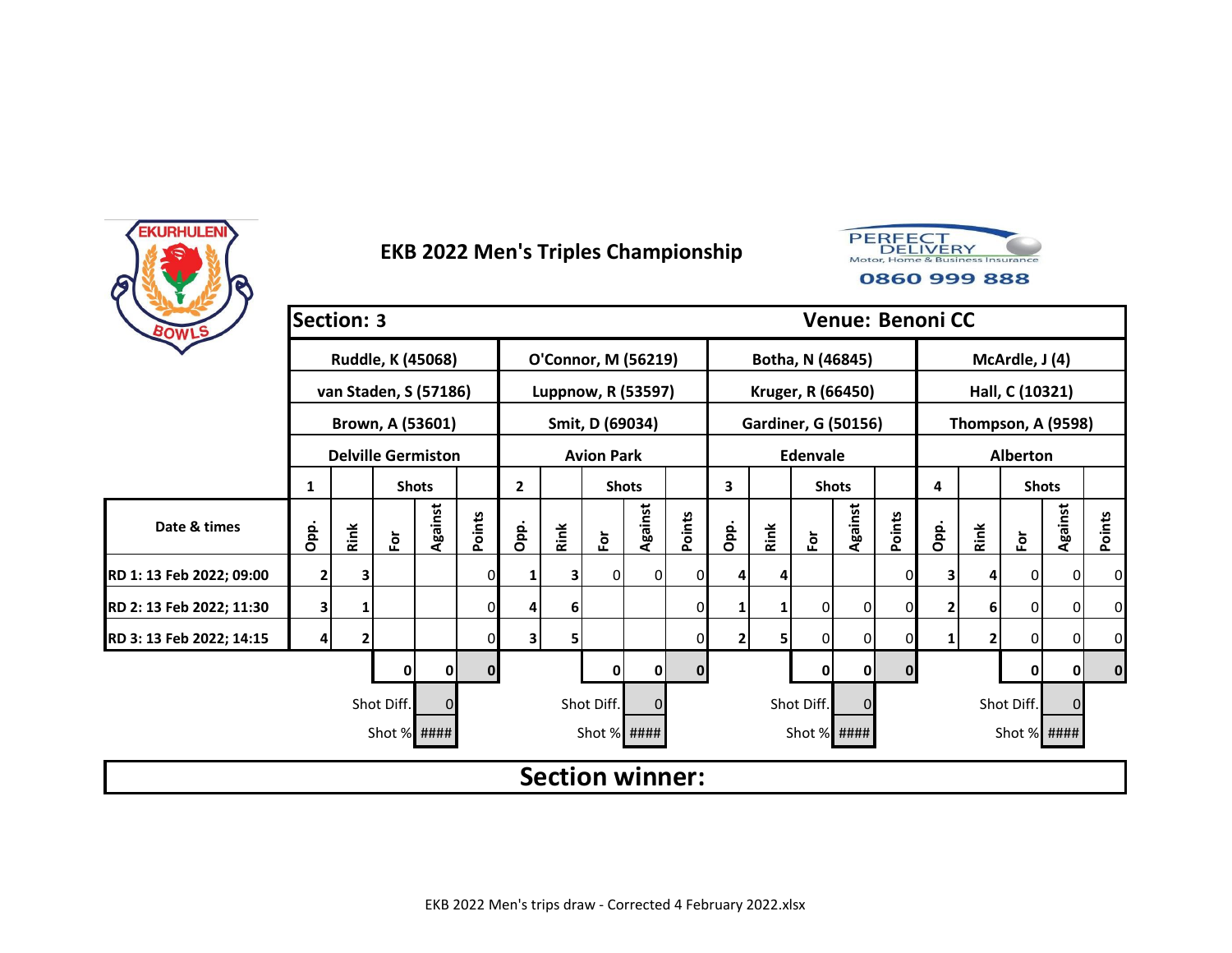



| BOWLS                    | <b>Section: 4</b> |      |                    |          |          |              |      |                            |         |          |              |      |                           |         | <b>Venue: Boksburg</b> |      |      |                            |          |          |
|--------------------------|-------------------|------|--------------------|----------|----------|--------------|------|----------------------------|---------|----------|--------------|------|---------------------------|---------|------------------------|------|------|----------------------------|----------|----------|
|                          |                   |      | Sloane, G (10665)  |          |          |              |      | Walsh, T (47456)           |         |          |              |      | <b>Collard, S (34567)</b> |         |                        |      |      | <b>Fortmann, G (54518)</b> |          |          |
|                          |                   |      | Coetzer, H (10601) |          |          |              |      | <b>Thompson, M (49932)</b> |         |          |              |      | Visser, M (50740)         |         |                        |      |      | Ciorovich, R (59488)       |          |          |
|                          |                   |      | Nevett, M (65660)  |          |          |              |      | Perry, D (70952)           |         |          |              |      | Hattingh, I (11597)       |         |                        |      |      | <b>Clifford, P (57055)</b> |          |          |
|                          |                   |      | <b>Boksburg</b>    |          |          |              |      | <b>Benoni CC</b>           |         |          |              |      | <b>Springs Town</b>       |         |                        |      |      | <b>Brackenhurst</b>        |          |          |
|                          | 1                 |      | <b>Shots</b>       |          |          | $\mathbf{2}$ |      | <b>Shots</b>               |         |          | 3            |      | <b>Shots</b>              |         |                        | 4    |      | <b>Shots</b>               |          |          |
| Date & times             | Opp.              | Rink | $\bf \bar{e}$      | Against  | Points   | Opp.         | Rink | $\bf \bar{e}$              | Against | Points   | Opp.         | Rink | $\overline{\mathsf{P}}$   | Against | Points                 | Opp. | Rink | Ē٥                         | Against  | Points   |
| RD 1: 13 Feb 2022; 09:00 | 2                 |      |                    |          |          |              | 1    | 01                         | 0       | 0        |              | 6    |                           |         | 0                      | 3    | 6    | 0                          | 0        | $\Omega$ |
| RD 2: 13 Feb 2022; 11:30 | 3                 | 2    |                    |          | 0        | Δ            | 5    |                            |         | 0        |              | 2    | 0                         | 0       | 0                      | 2    | 5    | 0                          | 0        | 0        |
| RD 3: 13 Feb 2022; 14:15 | 4                 | 3    |                    |          |          | 3            | 4    |                            |         | 0        | $\mathbf{2}$ |      | 0                         | Οl      | 0                      | 1    | 3    | 0                          | 0        | 0        |
|                          |                   |      | 0                  | 0        | $\bf{0}$ |              |      | 0                          | 0       | $\bf{0}$ |              |      | 0                         | 01      | $\mathbf 0$            |      |      | 0                          | 0        | $\bf{0}$ |
|                          |                   |      | Shot Diff.         | $\Omega$ |          |              |      | Shot Diff.                 | 0       |          |              |      | Shot Diff.                |         |                        |      |      | Shot Diff.                 | $\Omega$ |          |
|                          |                   |      | Shot % ####        |          |          |              |      | Shot % ####                |         |          |              |      | Shot % ####               |         |                        |      |      | Shot % ####                |          |          |
|                          |                   |      |                    |          |          |              |      | <b>Section winner:</b>     |         |          |              |      |                           |         |                        |      |      |                            |          |          |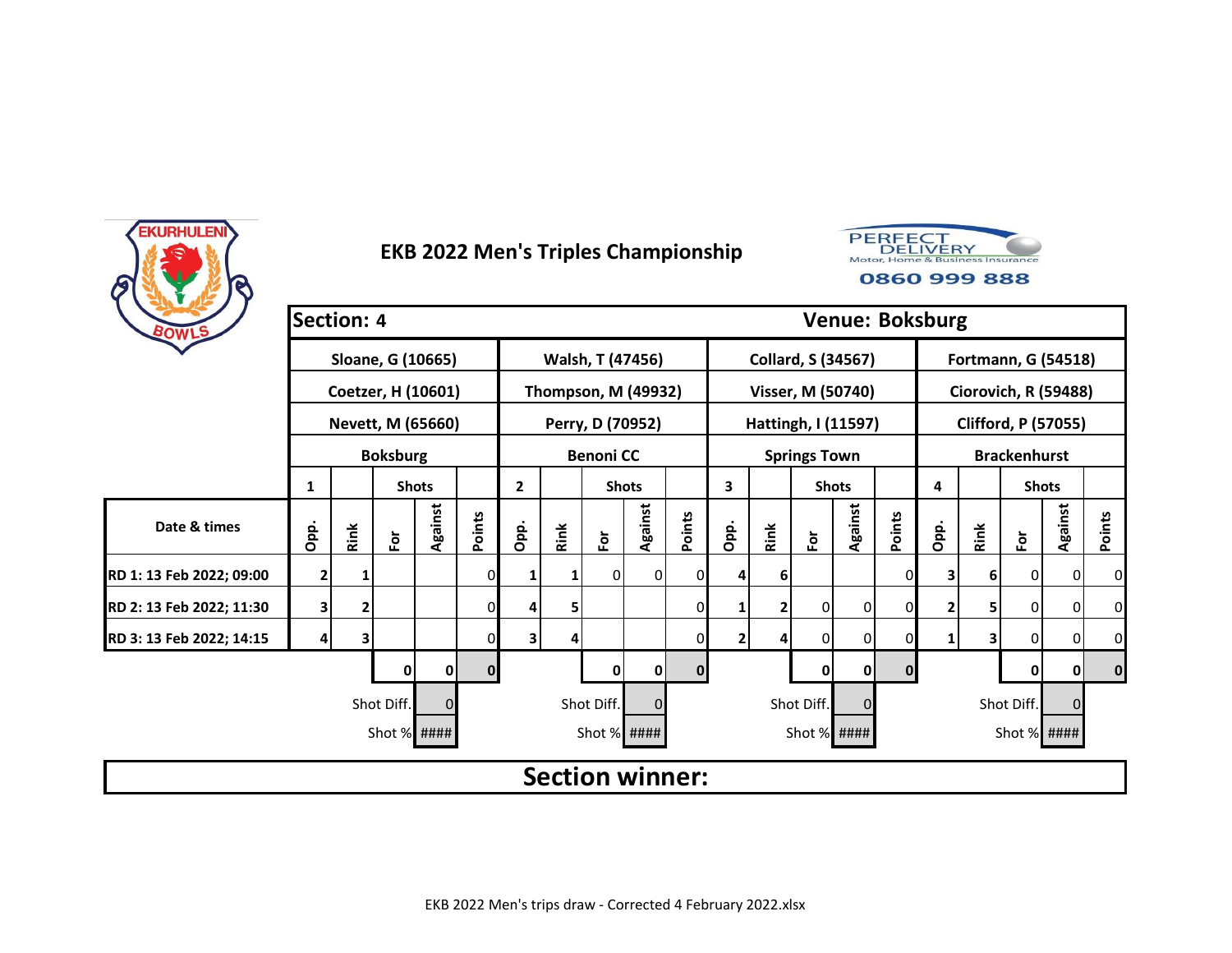



| BOWLS                    | <b>Section: 5</b> |      |                      |          |        |              |      |                             |         |          |              |      |               |                   | <b>Venue: Boksburg</b> |              |      |                          |          |          |
|--------------------------|-------------------|------|----------------------|----------|--------|--------------|------|-----------------------------|---------|----------|--------------|------|---------------|-------------------|------------------------|--------------|------|--------------------------|----------|----------|
|                          |                   |      | Rees-Gibbs, G (9996) |          |        |              |      | <b>Stevens, E (9894)</b>    |         |          |              |      |               | Cloete, W (9503)  |                        |              |      | Fourie, G (54052)        |          |          |
|                          |                   |      | James, J (9633)      |          |        |              |      | <b>Marshall, D (65892)</b>  |         |          |              |      |               | Picota, M (59631) |                        |              |      | van der Merwe, A (49109) |          |          |
|                          |                   |      | Burger, J (27681)    |          |        |              |      | <b>Cockerell, A (68160)</b> |         |          |              |      |               | Smith, E (45903)  |                        |              |      | Kay, C (66649)           |          |          |
|                          |                   |      | <b>Avion Park</b>    |          |        |              |      | Edenvale                    |         |          |              |      | Alberton      |                   |                        |              |      | <b>Kempton Park</b>      |          |          |
|                          | 1                 |      | <b>Shots</b>         |          |        | $\mathbf{2}$ |      | <b>Shots</b>                |         |          | 3            |      |               | <b>Shots</b>      |                        | 4            |      | <b>Shots</b>             |          |          |
| Date & times             | Opp.              | Rink | $\bf \bar{e}$        | Against  | Points | Opp.         | Rink | $\bf \bar{e}$               | Against | Points   | Opp.         | Rink | $\bf \bar{e}$ | Against           | Points                 | Opp.         | Rink | Ē٥                       | Against  | Points   |
| RD 1: 13 Feb 2022; 09:00 | 2                 |      |                      |          |        |              | 2    | 01                          | 0I      | 0        |              | 5.   |               |                   | 0                      | 3            | 5    | 0                        | 0        | $\Omega$ |
| RD 2: 13 Feb 2022; 11:30 | 3                 | 3    |                      |          | 0      | Δ            | 4    |                             |         | 0        |              | 3    |               |                   | 0                      | 2            | 4    | 0                        | 0        | 0        |
| RD 3: 13 Feb 2022; 14:15 | 4                 |      |                      |          |        | 3            | 6    |                             |         | 0        | $\mathbf{2}$ | 6    | 0             | 0                 | 0                      | $\mathbf{1}$ | 1    | 0                        | 0        | 0        |
|                          |                   |      | 0                    | 0        | 0      |              |      | 0                           | 0       | $\bf{0}$ |              |      | 0             | 01                | $\mathbf 0$            |              |      | 0                        | 0        | $\bf{0}$ |
|                          |                   |      | Shot Diff.           | $\Omega$ |        |              |      | Shot Diff.                  | 0       |          |              |      | Shot Diff.    |                   |                        |              |      | Shot Diff.               | $\Omega$ |          |
|                          |                   |      | Shot % ####          |          |        |              |      | Shot % ####                 |         |          |              |      |               | Shot % ####       |                        |              |      | Shot % ####              |          |          |
|                          |                   |      |                      |          |        |              |      | <b>Section winner:</b>      |         |          |              |      |               |                   |                        |              |      |                          |          |          |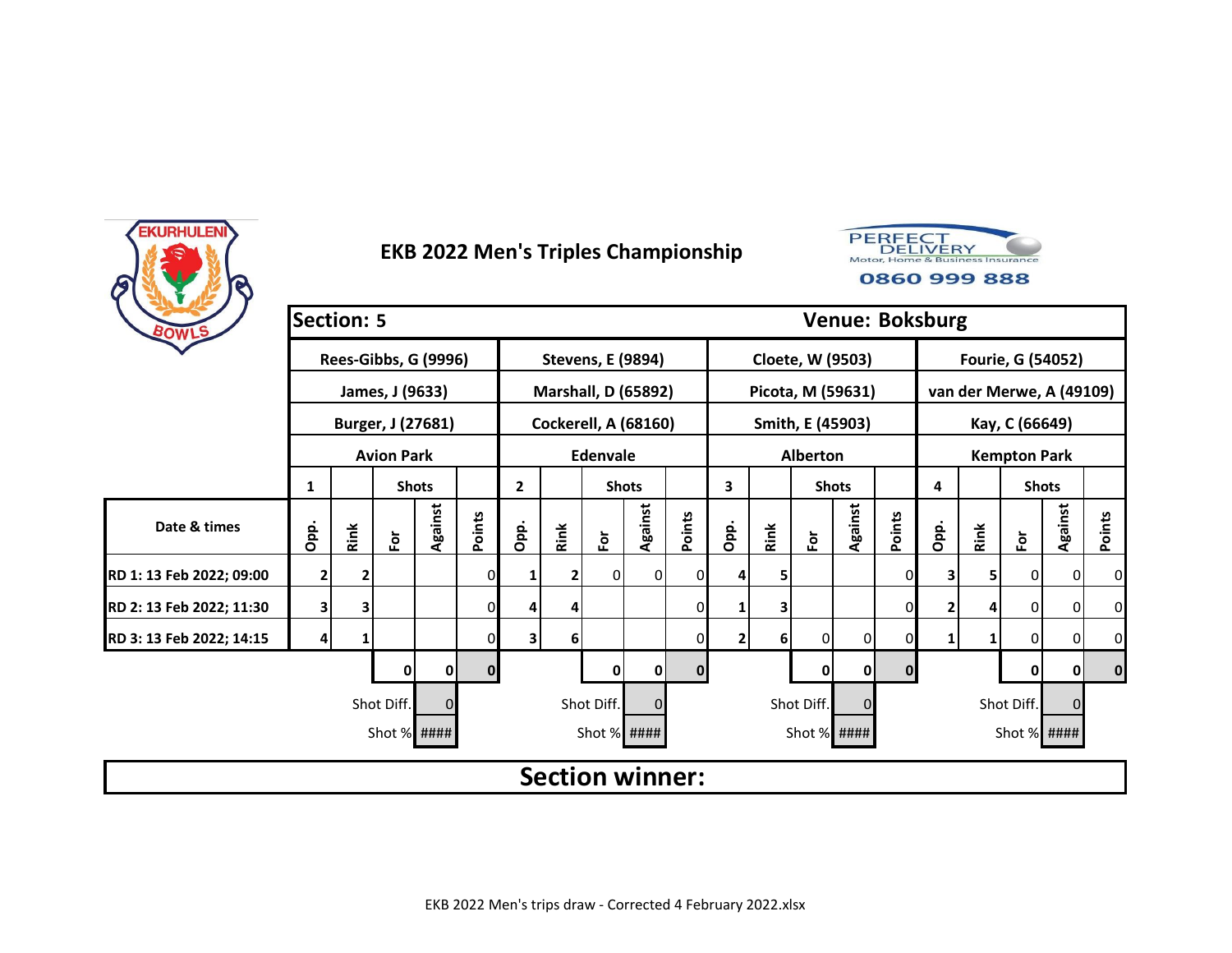



| BOWLS                    | Section: 6 |      |                              |              |              |              |      |                         |                |              |              |      |                     | <b>Venue: Boksburg</b> |             |      |              |                       |             |             |
|--------------------------|------------|------|------------------------------|--------------|--------------|--------------|------|-------------------------|----------------|--------------|--------------|------|---------------------|------------------------|-------------|------|--------------|-----------------------|-------------|-------------|
|                          |            |      | <b>McNulty, E (10105)</b>    |              |              |              |      | Hilton-Taylor, R (6438) |                |              |              |      |                     | Wilson, R (10027)      |             |      |              | Viljoen, W (11100)    |             |             |
|                          |            |      | Jansen van Vuuren, D (41158) |              |              |              |      | Sansom, R (65416)       |                |              |              |      |                     | Livermore, B (63060)   |             |      |              | Binda, W (11083)      |             |             |
|                          |            |      | <b>Matthews, L (63173)</b>   |              |              |              |      | Ravhura, E (61972)      |                |              |              |      |                     | Molloy, C (64057)      |             |      |              | Ngqongwana, S (11094) |             |             |
|                          |            |      | <b>Benoni</b>                |              |              |              |      | <b>Atlas</b>            |                |              |              |      | <b>Brackenhurst</b> |                        |             |      |              | <b>Modderbee CS</b>   |             |             |
|                          | 1          |      |                              | <b>Shots</b> |              | $\mathbf{2}$ |      | <b>Shots</b>            |                |              | 3            |      |                     | <b>Shots</b>           |             | 4    |              | <b>Shots</b>          |             |             |
| Date & times             | Opp.       | Rink | $\bf \tilde{e}$              | Against      | Points       | Opp.         | Rink | For                     | Against        | Points       | Opp.         | Rink | $\bf \tilde{e}$     | Against                | Points      | Opp. | Rink         | $\mathbf{\tilde{e}}$  | Against     | Points      |
| RD 1: 13 Feb 2022; 09:00 | 2          | з    |                              |              |              | 1            | 31   | 0                       | $\overline{0}$ | ΟI           |              |      |                     |                        | 0           | 3    | 4            | $\overline{0}$        | $\mathbf 0$ | 0           |
| RD 2: 13 Feb 2022; 11:30 | 3          |      |                              |              | 0            | 4            | 6    |                         |                | $\mathbf{0}$ |              |      | $\overline{0}$      | 0                      | 0           | 2    | 6            | $\overline{0}$        | $\mathbf 0$ | 0           |
| RD 3: 13 Feb 2022; 14:15 | 4          |      |                              |              |              | 3            | 5    |                         |                | 01           | $\mathbf{2}$ |      | 0                   | 0                      | 0           | 1    | $\mathbf{2}$ | 0                     | 0           | 0           |
|                          |            |      | 0                            | 0            | $\mathbf{0}$ |              |      | 0                       | 0              | $\mathbf{0}$ |              |      | 0                   | $\mathbf 0$            | $\mathbf 0$ |      |              | 0                     | 0           | $\mathbf 0$ |
|                          |            |      | Shot Diff.                   | $\Omega$     |              |              |      | Shot Diff.              | $\Omega$       |              |              |      | Shot Diff.          | 0                      |             |      |              | Shot Diff.            | $\Omega$    |             |
|                          |            |      | Shot % ####                  |              |              |              |      | Shot % ####             |                |              |              |      | Shot % ####         |                        |             |      |              | Shot % ####           |             |             |
|                          |            |      |                              |              |              |              |      | <b>Section winner:</b>  |                |              |              |      |                     |                        |             |      |              |                       |             |             |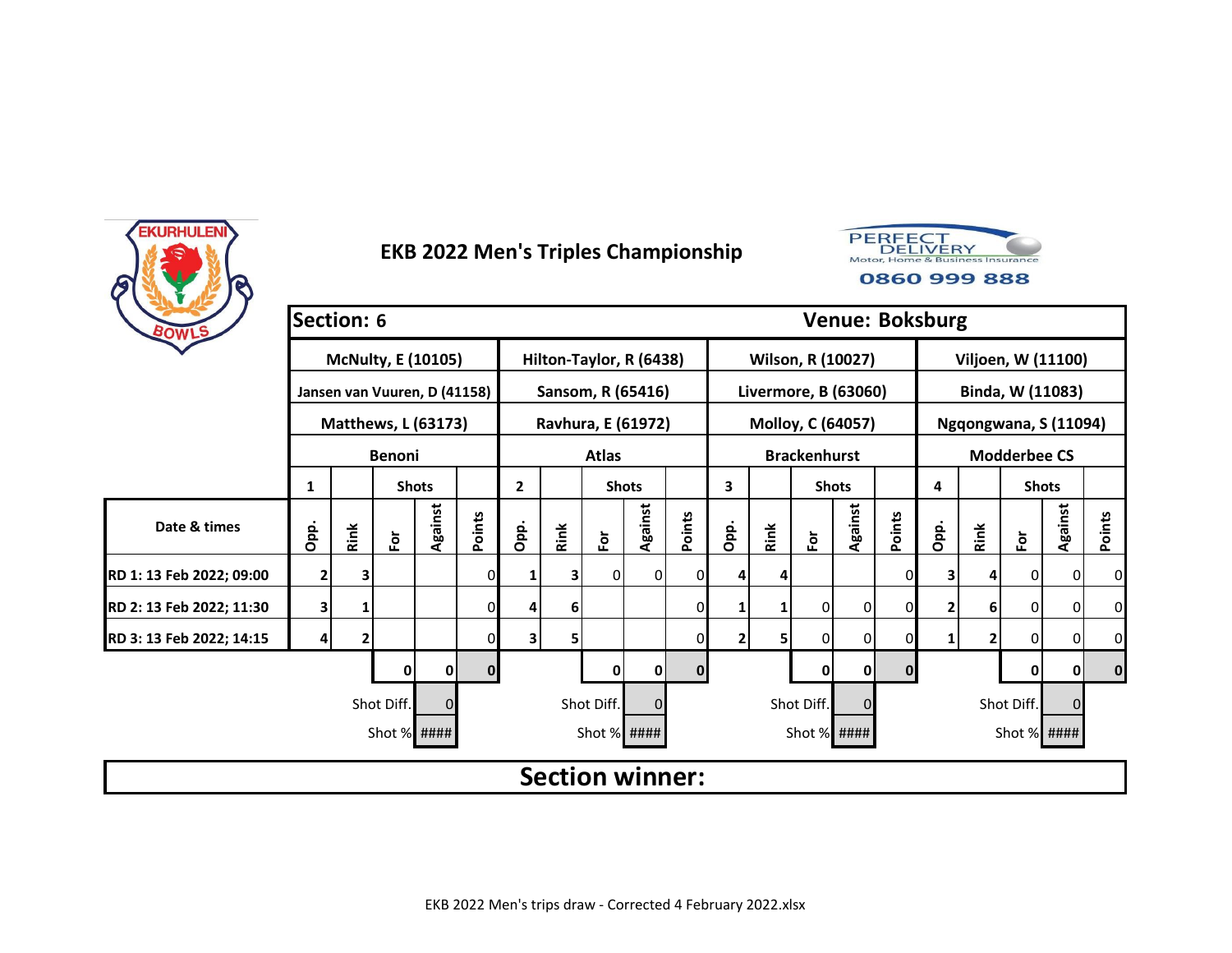



| BOWLS                    | <b>Section: 7</b> |      |                            |              |              |                |      |                            |                |              |              |      |                     | <b>Venue: Heidelberg</b>  |             |      |      |                    |                |             |
|--------------------------|-------------------|------|----------------------------|--------------|--------------|----------------|------|----------------------------|----------------|--------------|--------------|------|---------------------|---------------------------|-------------|------|------|--------------------|----------------|-------------|
|                          |                   |      | <b>Westcott, A (10688)</b> |              |              |                |      | <b>Galloway, P (31606)</b> |                |              |              |      | Botes, J (49552)    |                           |             |      |      | Sands, J (9584)    |                |             |
|                          |                   |      | van Kuijeren, M (49251)    |              |              |                |      | Kruger, S (35344)          |                |              |              |      |                     | <b>Rheeder, P (56698)</b> |             |      |      | Boyer, V (51376)   |                |             |
|                          |                   |      | Braybrooke, S (10596)      |              |              |                |      | Harley, B (53598)          |                |              |              |      |                     | du Toit, K (45821)        |             |      |      | Ramsden, G (52846) |                |             |
|                          |                   |      | <b>Delville Germiston</b>  |              |              |                |      | <b>Avion Park</b>          |                |              |              |      | <b>Kempton Park</b> |                           |             |      |      | <b>Alberton</b>    |                |             |
|                          | 1                 |      |                            | <b>Shots</b> |              | $\overline{2}$ |      | <b>Shots</b>               |                |              | 3            |      | <b>Shots</b>        |                           |             | 4    |      | <b>Shots</b>       |                |             |
| Date & times             | Opp.              | Rink | $\tilde{\mathbf{c}}$       | Against      | Points       | Opp.           | Rink | For                        | Against        | Points       | Opp.         | Rink | $F$ or              | Against                   | Points      | Opp. | Rink | $\bf \bar{e}$      | Against        | Points      |
| RD 1: 13 Feb 2022; 09:00 | 2                 |      |                            |              |              | 1              | 1    | 0                          | $\overline{0}$ | ΟI           |              | 6    |                     |                           | 0           | 3    | 61   | $\overline{0}$     | $\overline{0}$ | 0           |
| RD 2: 13 Feb 2022; 11:30 | 3                 | 2    |                            |              | 0            | 4              | 5    |                            |                | $\mathbf{0}$ |              | 2    | 0                   | 0                         | 0           | 2    | 5    | 0                  | $\overline{0}$ | 0           |
| RD 3: 13 Feb 2022; 14:15 | 4                 | 3    |                            |              |              | 3              | 4    |                            |                | $\mathbf{0}$ | $\mathbf{2}$ |      | 0                   | 0                         | 0           | 1    | 3    | $\overline{0}$     | $\overline{0}$ | 0           |
|                          |                   |      | 0                          | 0            | $\mathbf{0}$ |                |      | 0                          | 0              | $\mathbf{0}$ |              |      | $\mathbf 0$         | $\mathbf 0$               | $\mathbf 0$ |      |      | 0                  | 0              | $\mathbf 0$ |
|                          |                   |      | Shot Diff.                 | $\Omega$     |              |                |      | Shot Diff.                 | $\Omega$       |              |              |      | Shot Diff.          | 0                         |             |      |      | Shot Diff.         | $\Omega$       |             |
|                          |                   |      | Shot % ####                |              |              |                |      | Shot % ####                |                |              |              |      | Shot % ####         |                           |             |      |      | Shot % ####        |                |             |
|                          |                   |      |                            |              |              |                |      | <b>Section winner:</b>     |                |              |              |      |                     |                           |             |      |      |                    |                |             |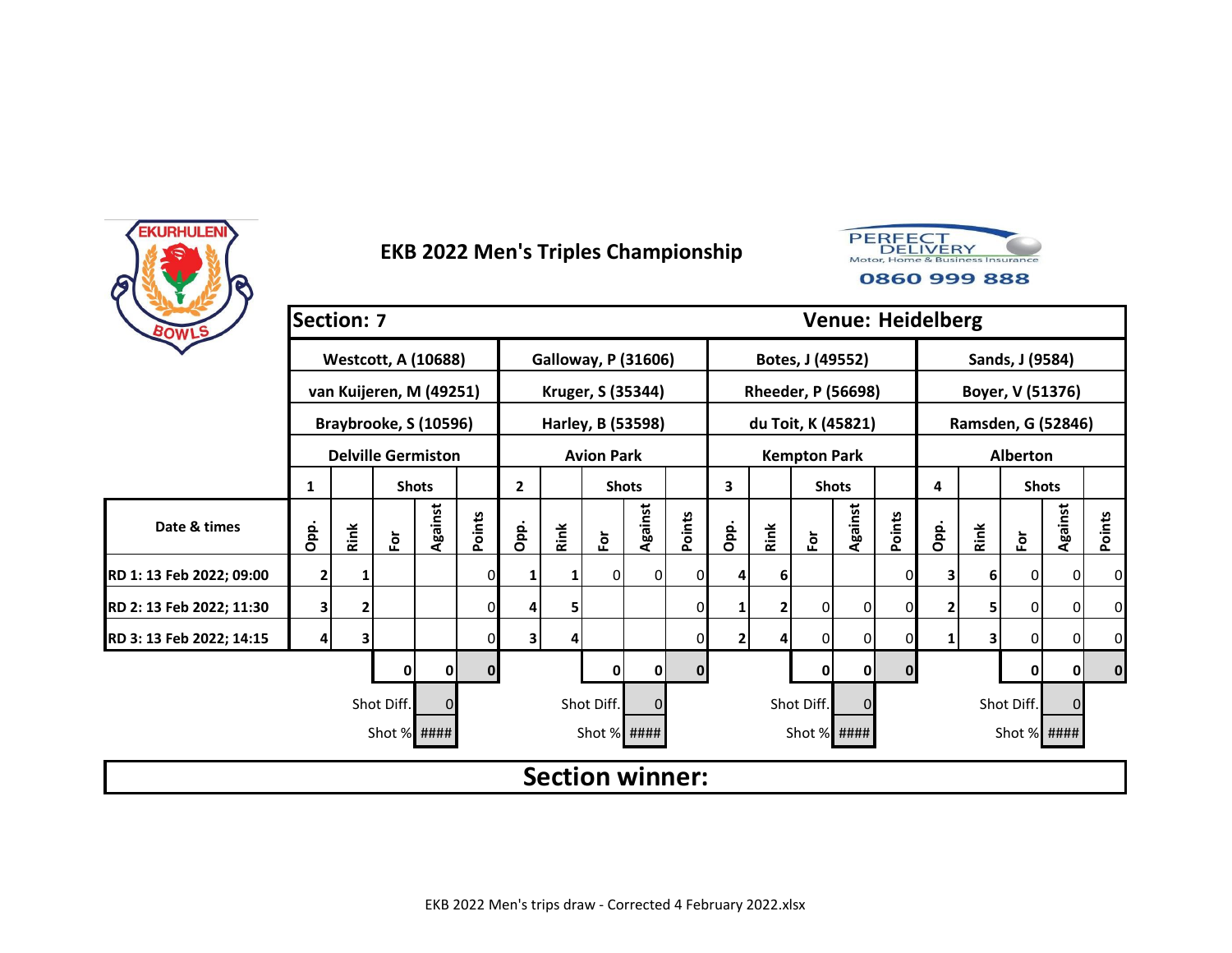



| BOWLS                    | <b>Section: 8</b> |      |                            |              |              |                |              |                        |                |              |              |      |                      | <b>Venue: Heidelberg</b> |             |      |      |                       |                |             |
|--------------------------|-------------------|------|----------------------------|--------------|--------------|----------------|--------------|------------------------|----------------|--------------|--------------|------|----------------------|--------------------------|-------------|------|------|-----------------------|----------------|-------------|
|                          |                   |      | Dixon, B (10087)           |              |              |                |              | Hannah, M (9943)       |                |              |              |      |                      | Drysdale, J (11645)      |             |      |      | van Staden, G (10257) |                |             |
|                          |                   |      | <b>Phillips, P (50146)</b> |              |              |                |              | Clinton, J (10084)     |                |              |              |      | Ross, D (10355)      |                          |             |      |      | Hide, H (10201)       |                |             |
|                          |                   |      | Davidson, S (11123)        |              |              |                |              | Naude, P (9770)        |                |              |              |      |                      | Zietsman, J (52920)      |             |      |      | Nicholson, L (8799)   |                |             |
|                          |                   |      | Modderfontein              |              |              |                |              | <b>Benoni CC</b>       |                |              |              |      | <b>Brakpan Mines</b> |                          |             |      |      | <b>Brackenhurst</b>   |                |             |
|                          | 1                 |      |                            | <b>Shots</b> |              | $\overline{2}$ |              | <b>Shots</b>           |                |              | 3            |      | <b>Shots</b>         |                          |             | 4    |      | <b>Shots</b>          |                |             |
| Date & times             | Opp.              | Rink | $\bf \bar{e}$              | Against      | Points       | Opp.           | Rink         | For                    | Against        | Points       | Opp.         | Rink | $F$ or               | Against                  | Points      | Opp. | Rink | $\mathbf{\tilde{e}}$  | Against        | Points      |
| RD 1: 13 Feb 2022; 09:00 | 2                 | 2    |                            |              |              | 1              | $\mathbf{2}$ | 0                      | $\overline{0}$ | ΟI           |              | 5.   |                      |                          | 0           | 3    | 5    | $\overline{0}$        | $\overline{0}$ | $\mathbf 0$ |
| RD 2: 13 Feb 2022; 11:30 | 3                 | 3    |                            |              | 0            | 4              | 4            |                        |                | $\mathbf{0}$ |              | 3    | 0                    | 0                        | 0           | 2    | 4    | $\overline{0}$        | $\overline{0}$ | 0           |
| RD 3: 13 Feb 2022; 14:15 | 4                 |      |                            |              |              | 3              | 6            |                        |                | $\mathbf{0}$ | $\mathbf{2}$ | 6    | 01                   | 0                        | 0           | 1    |      | $\overline{0}$        | $\overline{0}$ | 0           |
|                          |                   |      | 0                          | 0            | $\mathbf{0}$ |                |              | 0                      | 0              | $\mathbf{0}$ |              |      | 0                    | $\mathbf 0$              | $\mathbf 0$ |      |      | 0                     | 0              | $\mathbf 0$ |
|                          |                   |      | Shot Diff.                 | $\Omega$     |              |                |              | Shot Diff.             | $\Omega$       |              |              |      | Shot Diff.           | 0                        |             |      |      | Shot Diff.            | $\Omega$       |             |
|                          |                   |      | Shot % ####                |              |              |                |              | Shot % ####            |                |              |              |      | Shot % ####          |                          |             |      |      | Shot % ####           |                |             |
|                          |                   |      |                            |              |              |                |              | <b>Section winner:</b> |                |              |              |      |                      |                          |             |      |      |                       |                |             |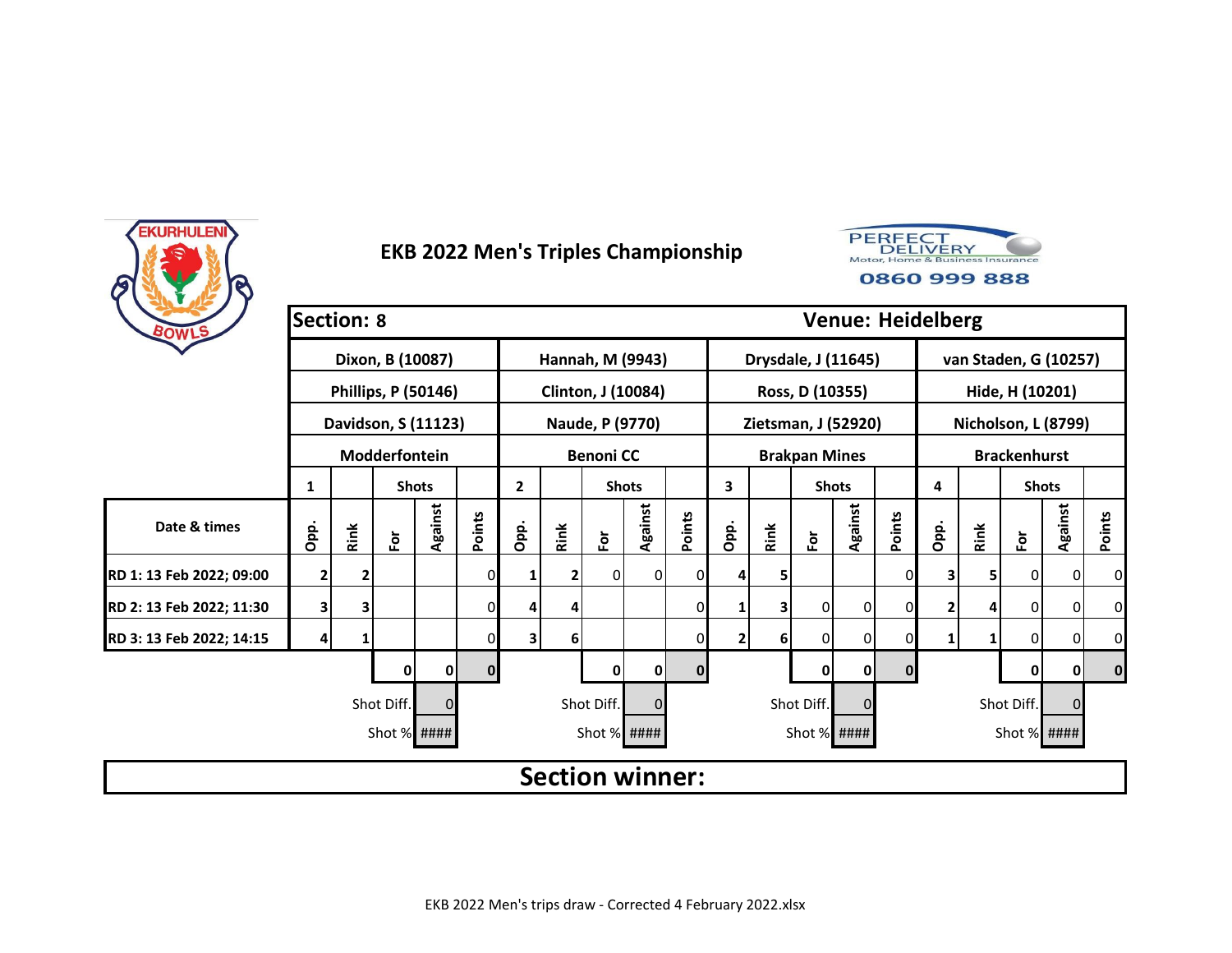



| BOWLS                    | Section: 9   |                         |                     |              |        |              |                |                         |                |          |      |      |                 |                           |              | <b>Venue: Heidelberg</b> |      |                            |                |               |
|--------------------------|--------------|-------------------------|---------------------|--------------|--------|--------------|----------------|-------------------------|----------------|----------|------|------|-----------------|---------------------------|--------------|--------------------------|------|----------------------------|----------------|---------------|
|                          |              |                         | Duncan, W (33279)   |              |        |              |                | <b>Wysoke, B (7314)</b> |                |          |      |      |                 | Oosthuizen, C (68873)     |              |                          |      | Pringle, M (43159)         |                |               |
|                          |              |                         | Pieterse, P (61507) |              |        |              |                | May, G (7358)           |                |          |      |      | Hugo, F (61397) |                           |              |                          |      | van Rooyen, J (65542)      |                |               |
|                          |              |                         | Bowles, G (68804)   |              |        |              |                | Muller, M (40414)       |                |          |      |      |                 | <b>Starkey, R (65382)</b> |              |                          |      | <b>Pieterse, M (41422)</b> |                |               |
|                          |              |                         | <b>Avion Park</b>   |              |        |              |                | <b>Edenvale</b>         |                |          |      |      | <b>Alberton</b> |                           |              |                          |      | <b>Kempton Park</b>        |                |               |
|                          | 1            |                         |                     | <b>Shots</b> |        | $\mathbf{2}$ |                | <b>Shots</b>            |                |          | 3    |      |                 | <b>Shots</b>              |              | 4                        |      | <b>Shots</b>               |                |               |
| Date & times             | Opp.         | Rink                    | $\bf \bar{e}$       | Against      | Points | Opp.         | Rink           | $\bf \bar{e}$           | Against        | Points   | Opp. | Rink | $\bf \bar{e}$   | Against                   | Points       | Opp.                     | Rink | $\bf \bar{e}$              | Against        | <b>Points</b> |
| RD 1: 13 Feb 2022; 09:00 | $\mathbf{2}$ | 3                       |                     |              |        | 1            | 3              | οI                      | $\overline{0}$ |          |      | 4    |                 |                           | 01           | 3                        |      | 0                          | $\overline{0}$ | 0             |
| RD 2: 13 Feb 2022; 11:30 | 3            |                         |                     |              | 0      | 4            | 6 <sup>1</sup> |                         |                | $\Omega$ |      |      | 0               | 0                         | 0            | 2                        | 6    | $\overline{0}$             | 0              | 0             |
| RD 3: 13 Feb 2022; 14:15 | 4            | $\overline{\mathbf{2}}$ |                     |              |        | 3            | $\mathsf{5}$   |                         |                |          |      | 5    | 0               | 0                         | 0            |                          | 2    | $\overline{0}$             | 0              | 0             |
|                          |              |                         | 0                   | 0            | 0      |              |                | 0                       | 0              | $\Omega$ |      |      | 0               | $\mathbf{0}$              | $\mathbf{0}$ |                          |      | 0                          | 0              | $\bf{0}$      |
|                          |              |                         | Shot Diff.          | $\Omega$     |        |              |                | Shot Diff.              | $\Omega$       |          |      |      | Shot Diff.      | 0                         |              |                          |      | Shot Diff.                 | $\Omega$       |               |
|                          |              |                         | Shot % ####         |              |        |              |                | Shot % ####             |                |          |      |      | Shot % ####     |                           |              |                          |      | Shot % ####                |                |               |
|                          |              |                         |                     |              |        |              |                | <b>Section winner:</b>  |                |          |      |      |                 |                           |              |                          |      |                            |                |               |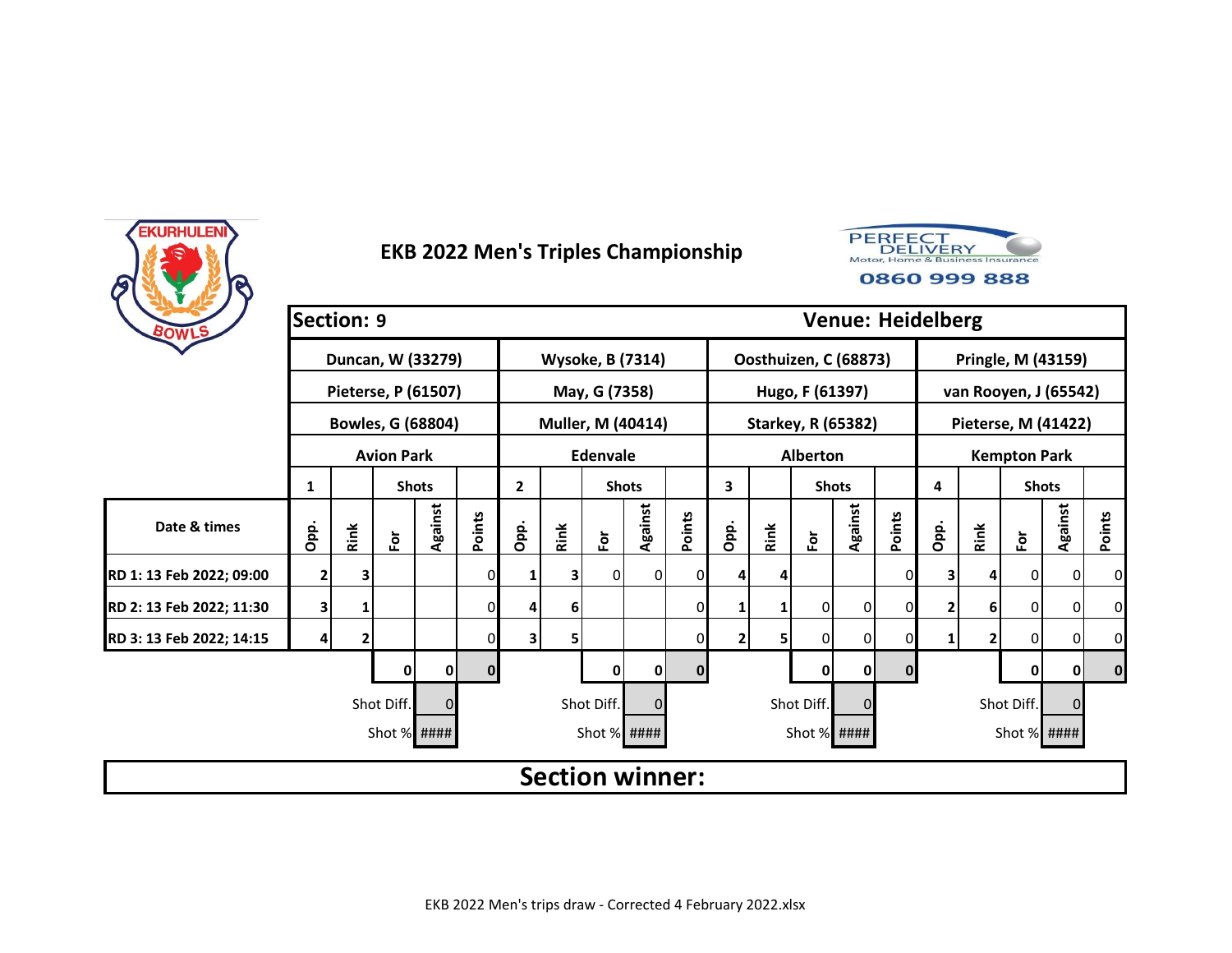



| BOWLS                    | Section: 10 |      |                      |              |              |              |      |                          |                |              |              |      |                     | <b>Venue: Lake Club</b> |             |      |      |                        |                |             |
|--------------------------|-------------|------|----------------------|--------------|--------------|--------------|------|--------------------------|----------------|--------------|--------------|------|---------------------|-------------------------|-------------|------|------|------------------------|----------------|-------------|
|                          |             |      | Mostert, J (49803)   |              |              |              |      | Rodwell, C (67467)       |                |              |              |      |                     | Bartlett, M (10162)     |             |      |      | Milne, B (11474)       |                |             |
|                          |             |      | Giesing, W (65893)   |              |              |              |      | <b>Wellman, K (8893)</b> |                |              |              |      |                     | Dinwoodie, B (52963)    |             |      |      | Petch, A (11481)       |                |             |
|                          |             |      | McLaughlin, M (9870) |              |              |              |      | Clough, R (65272)        |                |              |              |      |                     | Breydenbach, L (800004) |             |      |      | de Villiers, L (60310) |                |             |
|                          |             |      | <b>Benoni</b>        |              |              |              |      | <b>Northmead</b>         |                |              |              |      | <b>Brackenhurst</b> |                         |             |      |      | <b>Reading</b>         |                |             |
|                          | 1           |      |                      | <b>Shots</b> |              | $\mathbf{2}$ |      | <b>Shots</b>             |                |              | 3            |      | <b>Shots</b>        |                         |             | 4    |      | <b>Shots</b>           |                |             |
| Date & times             | Opp.        | Rink | $\tilde{\mathbf{c}}$ | Against      | Points       | Opp.         | Rink | For                      | Against        | Points       | Opp.         | Rink | $\bf \bar{e}$       | Against                 | Points      | Opp. | Rink | $\bf \bar{e}$          | Against        | Points      |
| RD 1: 13 Feb 2022; 09:00 | 2           |      |                      |              |              | 1            | 1    | 0                        | $\overline{0}$ | ΟI           |              | 6    |                     |                         | 0           | 3    | 6    | $\mathbf{0}$           | $\overline{0}$ | 0           |
| RD 2: 13 Feb 2022; 11:30 | 3           | 2    |                      |              | 0            | 4            | 5    |                          |                | $\mathbf{0}$ |              | 2    | 0                   | 0                       | 0           | 2    | 5    | 0                      | $\overline{0}$ | 0           |
| RD 3: 13 Feb 2022; 14:15 | 4           | 3    |                      |              |              | 3            | 4    |                          |                | $\mathbf{0}$ | $\mathbf{2}$ |      | 0                   | 0                       | 0           | 1    | 3    | $\overline{0}$         | $\overline{0}$ | 0           |
|                          |             |      | 0                    | 0            | $\mathbf{0}$ |              |      | 0                        | 0              | $\mathbf{0}$ |              |      | $\mathbf 0$         | $\mathbf 0$             | $\mathbf 0$ |      |      | 0                      | 0              | $\mathbf 0$ |
|                          |             |      | Shot Diff.           | $\Omega$     |              |              |      | Shot Diff.               | $\Omega$       |              |              |      | Shot Diff.          | 0                       |             |      |      | Shot Diff.             | $\Omega$       |             |
|                          |             |      | Shot % ####          |              |              |              |      | Shot % ####              |                |              |              |      | Shot % ####         |                         |             |      |      | Shot % ####            |                |             |
|                          |             |      |                      |              |              |              |      | <b>Section winner:</b>   |                |              |              |      |                     |                         |             |      |      |                        |                |             |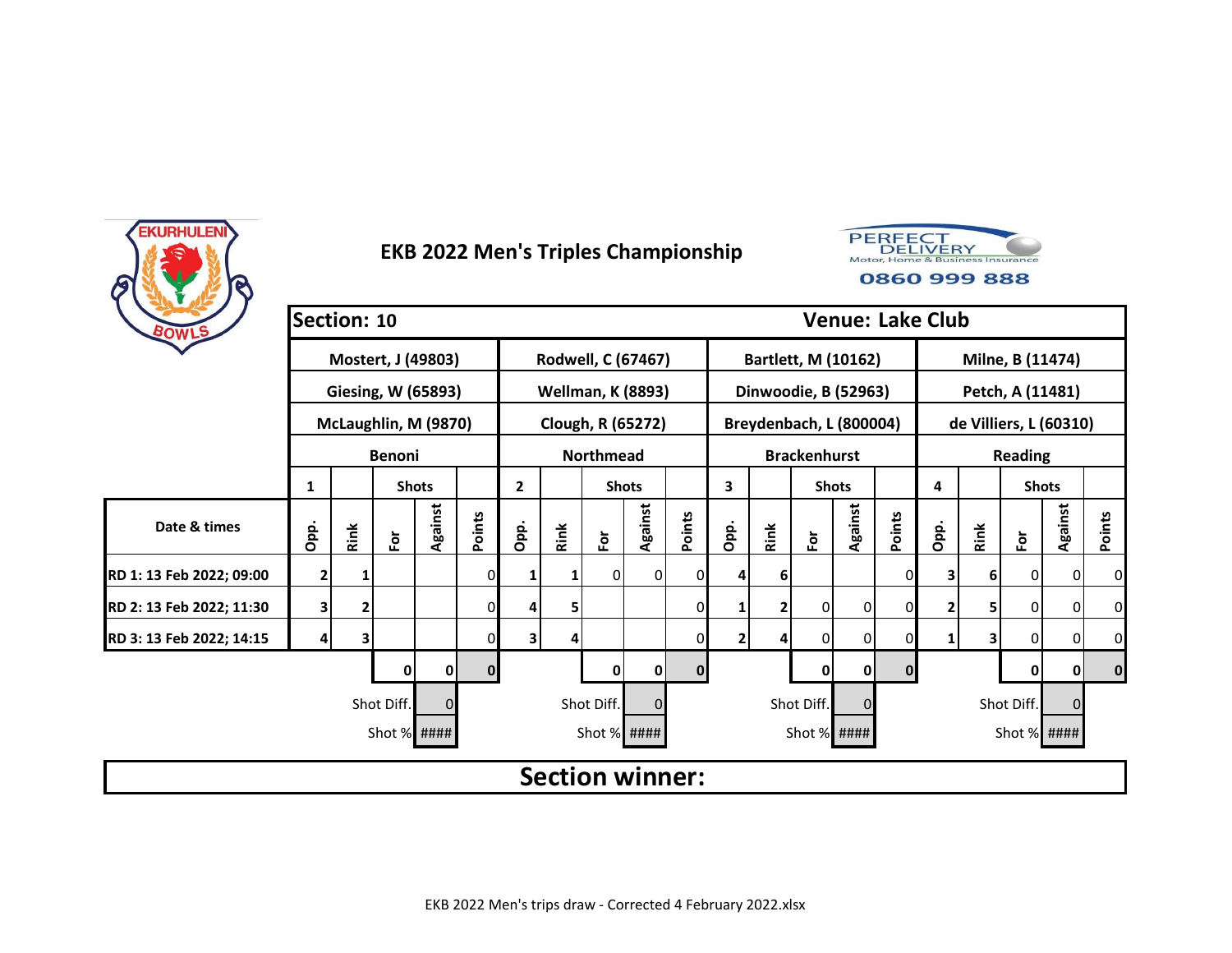



|                          | Section: 11    |      |             |                             |              |              |                |                           |              |          |              |      |                     |         |              | <b>Venue: Lake Club</b> |      |               |                             |                |
|--------------------------|----------------|------|-------------|-----------------------------|--------------|--------------|----------------|---------------------------|--------------|----------|--------------|------|---------------------|---------|--------------|-------------------------|------|---------------|-----------------------------|----------------|
| BOWLS                    |                |      |             |                             |              |              |                |                           |              |          |              |      |                     |         |              |                         |      |               |                             |                |
|                          |                |      |             | Preston, K (40227)          |              |              |                | Franks, J (33823)         |              |          |              |      | Behrens, C (10299)  |         |              |                         |      |               | <b>Whitehorn, D (47256)</b> |                |
|                          |                |      |             | Wilcox, B (56559)           |              |              |                | <b>Schluter, N (8325)</b> |              |          |              |      | Ferguson, W (10317) |         |              |                         |      |               | <b>Whitehorn, G (63584)</b> |                |
|                          |                |      |             | <b>Warrender, D (10539)</b> |              |              |                | Leedham, T (68081)        |              |          |              |      | Gibbons, J (33878)  |         |              |                         |      |               | <b>Whitehorn, E (55401)</b> |                |
|                          |                |      |             | <b>Delville Germiston</b>   |              |              |                | <b>Avion Park</b>         |              |          |              |      | <b>Kempton Park</b> |         |              |                         |      | <b>Benoni</b> |                             |                |
|                          | 1              |      |             | <b>Shots</b>                |              | $\mathbf{2}$ |                | <b>Shots</b>              |              |          | 3            |      | <b>Shots</b>        |         |              | 4                       |      | <b>Shots</b>  |                             |                |
| Date & times             | Opp.           | Rink | Ĕ           | Against                     | Points       | Opp.         | Rink           | $\bf \bar{e}$             | Against      | Points   | Opp.         | Rink | Εòτ                 | Against | Points       | Opp.                    | Rink | $\bf \bar{e}$ | Against                     | Points         |
| RD 1: 13 Feb 2022; 09:00 | $\overline{2}$ | 2    |             |                             | 0            | 1            | $\overline{2}$ | $\Omega$                  | $\Omega$     |          | 4            | 5    |                     | 14      | $\Omega$     | 3                       | 51   | 14            | $\overline{0}$              | $\overline{2}$ |
| RD 2: 13 Feb 2022; 11:30 | 3              | 3    |             |                             | 0            | 4            | 4              |                           |              | ΩI       |              | 3    | $\overline{0}$      | 0       | 0            |                         |      | 0             | 0                           | 0              |
| RD 3: 13 Feb 2022; 14:15 | 4              |      |             |                             | 01           | 31           | 6              |                           |              | 01       | $\mathbf{2}$ | 6    | $\Omega$            | 0       | 0            | 1                       |      | 0             | 0                           | 0              |
|                          |                |      | 0           | 0                           | $\mathbf{0}$ |              |                | 0                         | $\mathbf{0}$ | $\Omega$ |              |      | $\mathbf 0$         | 14      | $\mathbf{0}$ |                         |      | 14            | 0                           | 2 <sub>l</sub> |
|                          |                |      | Shot Diff.  |                             |              |              |                | Shot Diff.                | $\Omega$     |          |              |      | Shot Diff.          | $-14$   |              |                         |      | Shot Diff.    | 14                          |                |
|                          |                |      | Shot % #### |                             |              |              |                | Shot % ####               |              |          |              |      | Shot % 0,00         |         |              |                         |      | Shot $%$ #### |                             |                |
|                          |                |      |             |                             |              |              |                | <b>Section winner:</b>    |              |          |              |      |                     |         |              |                         |      |               |                             |                |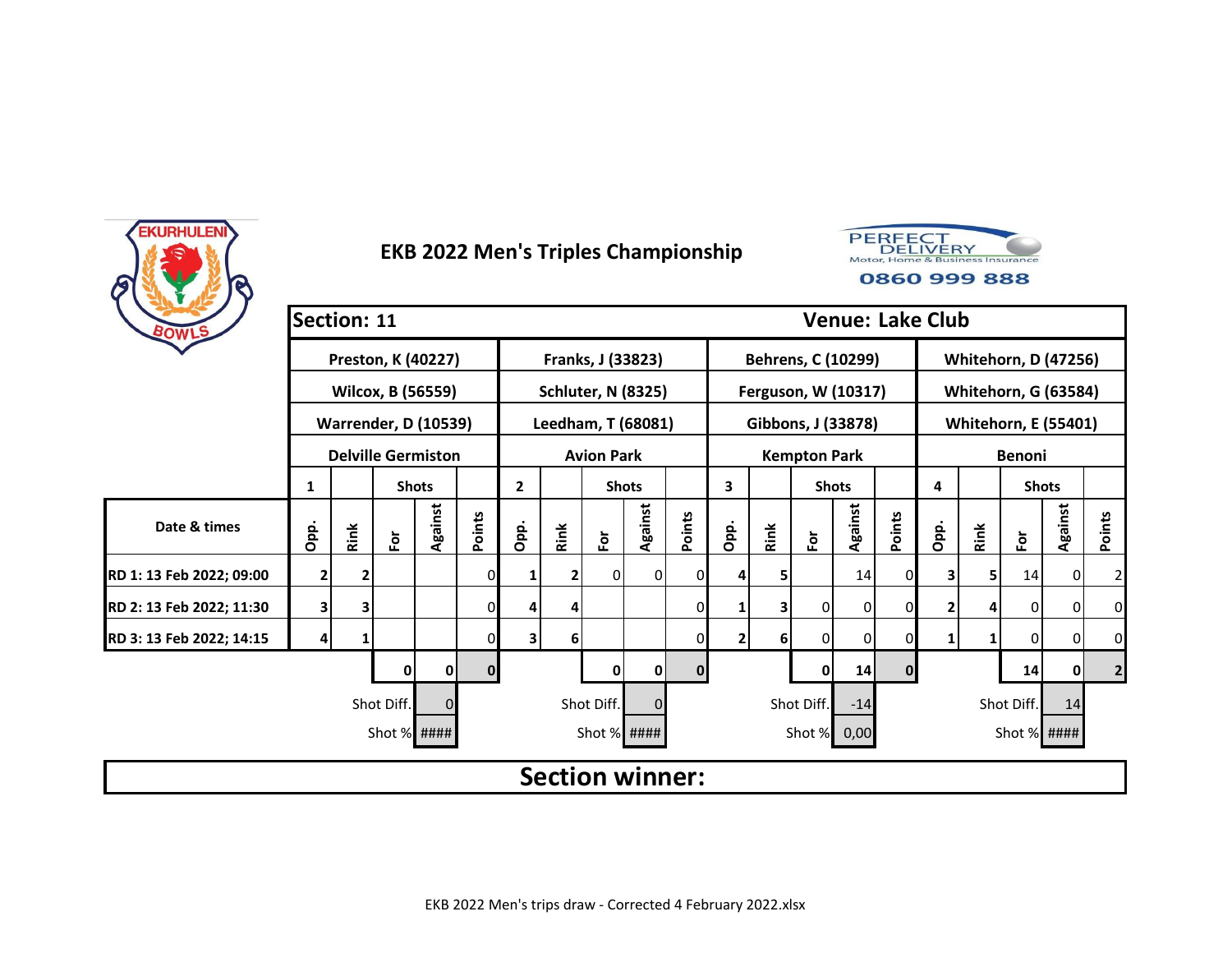



| BOWLS                    | Section: 12    |      |                            |              |        |                |      |                        |          |              |              |      |                      |                        | <b>Venue: Lake Club</b> |      |      |                           |                |                |
|--------------------------|----------------|------|----------------------------|--------------|--------|----------------|------|------------------------|----------|--------------|--------------|------|----------------------|------------------------|-------------------------|------|------|---------------------------|----------------|----------------|
|                          |                |      | van Staden, G (11198)      |              |        |                |      | Botha, C (10079)       |          |              |              |      |                      | van Heerden, G (54302) |                         |      |      | Griffen, L (10631)        |                |                |
|                          |                |      | <b>Taljaard, R (11188)</b> |              |        |                |      | Taylor, S (42971)      |          |              |              |      | Uys, J (71144)       |                        |                         |      |      | Deetlefs, N (34551)       |                |                |
|                          |                |      | <b>Buchanan, D (50145)</b> |              |        |                |      | Olckers, W (47587)     |          |              |              |      |                      | de Lange, J (71146)    |                         |      |      | Bekker, D (61770)         |                |                |
|                          |                |      | Modderfontein              |              |        |                |      | <b>Benoni CC</b>       |          |              |              |      | <b>Delmas</b>        |                        |                         |      |      | <b>Delville Germiston</b> |                |                |
|                          | 1              |      |                            | <b>Shots</b> |        | $\overline{2}$ |      | <b>Shots</b>           |          |              | 3            |      | <b>Shots</b>         |                        |                         | 4    |      | <b>Shots</b>              |                |                |
| Date & times             | Opp.           | Rink | $\mathbf{\tilde{e}}$       | Against      | Points | Opp.           | Rink | Ē٥                     | Against  | Points       | Opp.         | Rink | $\mathbf{\tilde{e}}$ | Against                | Points                  | Opp. | Rink | $\bf \tilde{e}$           | Against        | Points         |
| RD 1: 13 Feb 2022; 09:00 | $\overline{2}$ | 3    |                            |              | 0      | 1              | 3    | $\Omega$               | 0        | <sup>0</sup> |              | 4    |                      |                        | 0                       | 3    | 4    | 0 I                       | $\mathbf{0}$   | $\overline{0}$ |
| RD 2: 13 Feb 2022; 11:30 | 3              |      |                            |              | 0      | 4              | 6    |                        |          | $\Omega$     |              |      | 0                    | 0                      | $\Omega$                |      | 6    | 0                         | $\overline{0}$ | $\overline{0}$ |
| RD 3: 13 Feb 2022; 14:15 | 4              | 2    |                            |              | 0      | 3              | 5    |                        |          | 0            | $\mathbf{2}$ | 5    | 0                    | $\Omega$               | 0                       |      | 2    | $\overline{0}$            | 0              | $\Omega$       |
|                          |                |      | 0                          | O            | 0      |                |      | 0                      | 0        | $\mathbf{0}$ |              |      | 0                    | $\mathbf{0}$           | $\mathbf{0}$            |      |      | 0                         | $\mathbf{0}$   | $\mathbf 0$    |
|                          |                |      | Shot Diff.                 | $\Omega$     |        |                |      | Shot Diff.             | $\Omega$ |              |              |      | Shot Diff.           | 0                      |                         |      |      | Shot Diff.                |                |                |
|                          |                |      | Shot % ####                |              |        |                |      | Shot % ####            |          |              |              |      |                      | Shot % ####            |                         |      |      | Shot % ####               |                |                |
|                          |                |      |                            |              |        |                |      | <b>Section winner:</b> |          |              |              |      |                      |                        |                         |      |      |                           |                |                |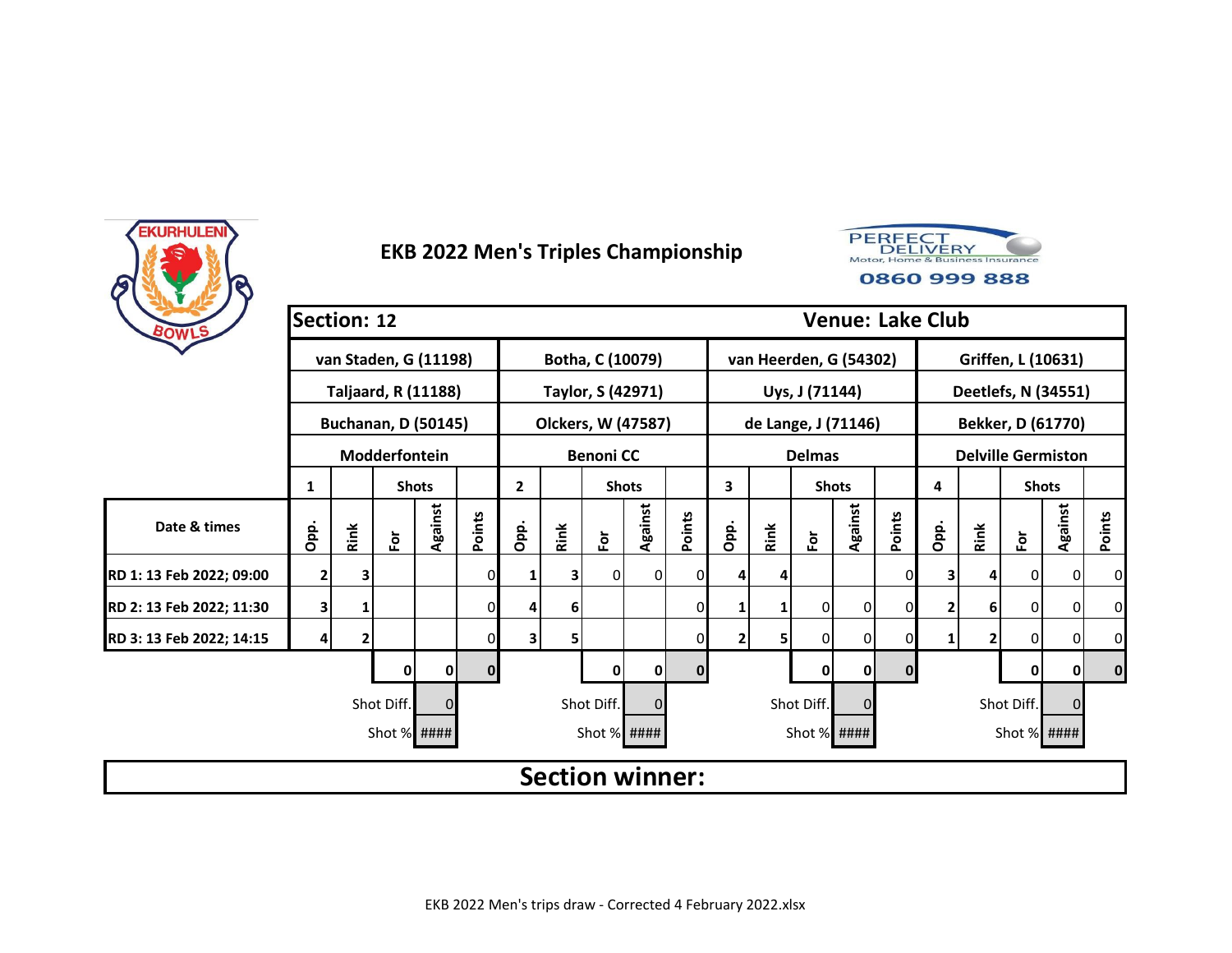



| BOWLS                    | Section: 13 |      |                   |              |        |              |      |                            |                |              |                |      |                  |                    | <b>Venue: Kleinfontein</b> |                             |      |                      |                |              |  |
|--------------------------|-------------|------|-------------------|--------------|--------|--------------|------|----------------------------|----------------|--------------|----------------|------|------------------|--------------------|----------------------------|-----------------------------|------|----------------------|----------------|--------------|--|
|                          |             |      | Cronje, L (56535) |              |        |              |      | de Klerk, W (25356)        |                |              |                |      | Burger, L (9494) |                    |                            | <b>Croasdale, I (10609)</b> |      |                      |                |              |  |
|                          |             |      | Swart, B (61144)  |              |        |              |      | <b>Masiteng, A (10810)</b> |                |              |                |      |                  | Coetzee, F (56065) |                            | Viggers, J (50342)          |      |                      |                |              |  |
|                          |             |      | Fouche, A (66787) |              |        |              |      | Pieters, R (64113)         |                |              |                |      | Swart, C (70052) |                    |                            |                             |      | de Roche, R (9167)   |                |              |  |
|                          |             |      | <b>Avion Park</b> |              |        |              |      | Edenvale                   |                |              |                |      | <b>Alberton</b>  |                    |                            | <b>Boksburg</b>             |      |                      |                |              |  |
|                          | 1           |      |                   | <b>Shots</b> |        | $\mathbf{2}$ |      | <b>Shots</b>               |                |              | 3              |      | <b>Shots</b>     |                    |                            | 4                           |      | <b>Shots</b>         |                |              |  |
| Date & times             | Opp.        | Rink | $\bf \bar{e}$     | Against      | Points | Opp.         | Rink | $\overline{P}$             | Against        | Points       | Opp.           | Rink | $\bf \bar{e}$    | Against            | Points                     | Opp.                        | Rink | $\mathbf{\tilde{e}}$ | Against        | Points       |  |
| RD 1: 13 Feb 2022; 09:00 | 2           |      |                   |              |        | 1            | 1    | 0                          | $\overline{0}$ | ΟI           |                | 6    |                  |                    | 0                          | 3                           | 61   | $\mathbf{0}$         | $\mathbf 0$    | 0            |  |
| RD 2: 13 Feb 2022; 11:30 | 3           | 2    |                   |              | 0      | 4            | 5    |                            |                | $\mathbf{0}$ |                | 2    | $\overline{0}$   | 0                  | 0                          | 2                           | 5    | $\overline{0}$       | $\mathbf 0$    | 0            |  |
| RD 3: 13 Feb 2022; 14:15 | 4           | з    |                   |              |        | 3            | 4    |                            |                | 01           | $\overline{2}$ |      | 0                | 0                  | 0                          | 1                           | 3    | $\overline{0}$       | $\overline{0}$ | 0            |  |
|                          |             |      | 0                 | 0            | 0      |              |      | 0                          | 0              | $\mathbf{0}$ |                |      | 0                | $\mathbf 0$        | $\mathbf 0$                |                             |      | 0                    | 0              | $\mathbf{0}$ |  |
|                          |             |      | Shot Diff.        | $\Omega$     |        |              |      | Shot Diff.                 | $\Omega$       |              |                |      | Shot Diff.       | 0                  |                            |                             |      | Shot Diff.           | $\Omega$       |              |  |
|                          |             |      | Shot % ####       |              |        |              |      | Shot % ####                |                |              |                |      | Shot % ####      |                    |                            |                             |      | Shot % ####          |                |              |  |
|                          |             |      |                   |              |        |              |      | <b>Section winner:</b>     |                |              |                |      |                  |                    |                            |                             |      |                      |                |              |  |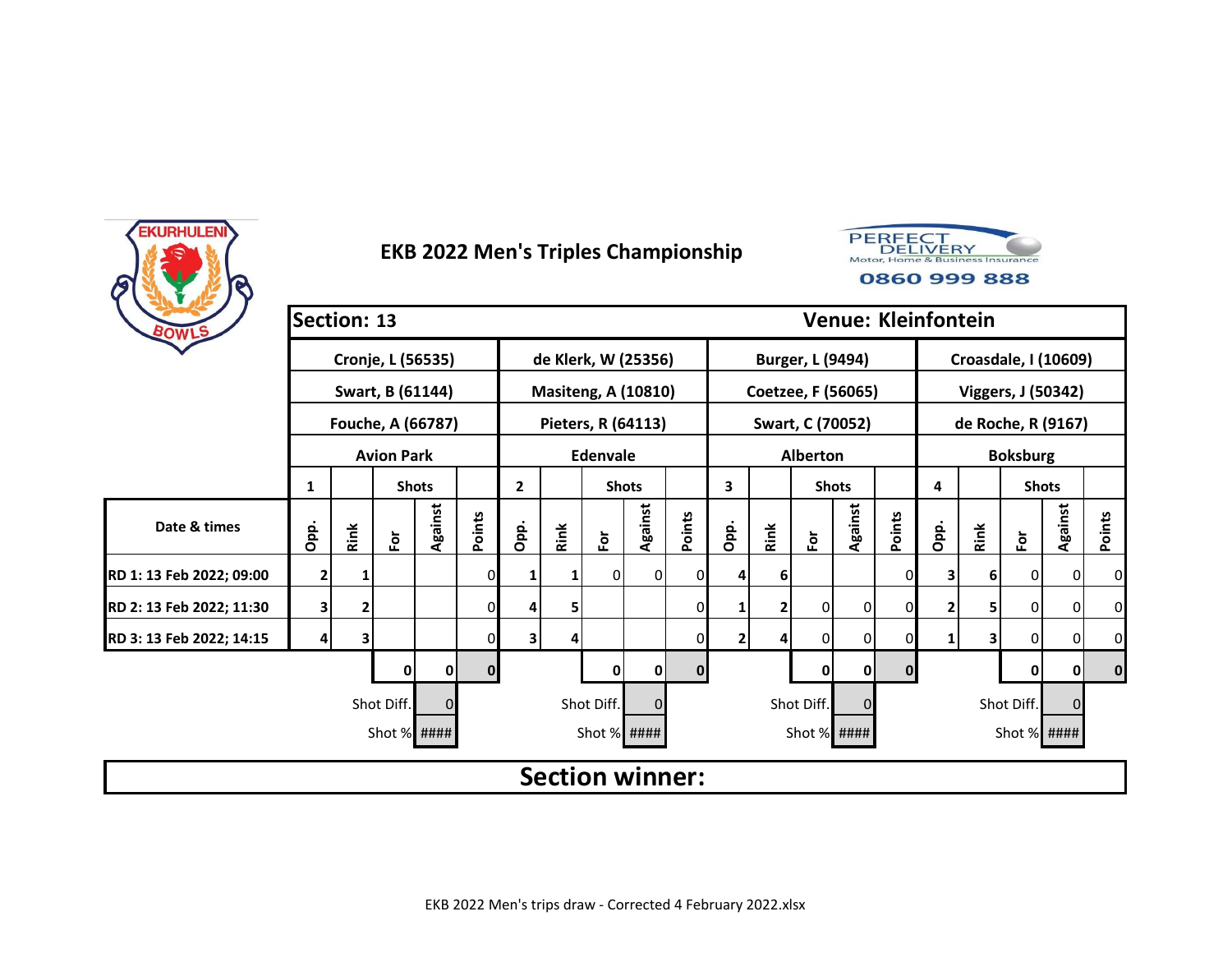



| BOWLS                    |              | Section: 14 |                      |                   |        |                              |              |                           |          |                   |      |      |                     |                   | <b>Venue: Kleinfontein</b> |                     |                  |               |                |                |
|--------------------------|--------------|-------------|----------------------|-------------------|--------|------------------------------|--------------|---------------------------|----------|-------------------|------|------|---------------------|-------------------|----------------------------|---------------------|------------------|---------------|----------------|----------------|
|                          |              |             |                      | Jacobs, H (49811) |        |                              |              | Waugh, J (11354)          |          |                   |      |      |                     | Arthur, R (10159) |                            | Snyman, J (11097)   |                  |               |                |                |
|                          |              |             |                      | Fourie, S (50302) |        |                              |              | <b>Cameron, L (68863)</b> |          |                   |      |      |                     | Wenke, B (10268)  |                            | Jonker, C (10936)   |                  |               |                |                |
|                          |              |             | Killian, I (71396)   |                   |        |                              |              | Lowery, R (60218)         |          |                   |      |      | Hague, I (11450)    |                   |                            |                     | Simes, C (63748) |               |                |                |
|                          |              |             | <b>Benoni</b>        |                   |        | <b>Northmead</b>             |              |                           |          |                   |      |      | <b>Brackenhurst</b> |                   |                            | <b>Modderbee CS</b> |                  |               |                |                |
|                          | 1            |             |                      | <b>Shots</b>      |        | $\mathbf{2}$<br><b>Shots</b> |              |                           |          | 3<br><b>Shots</b> |      |      |                     |                   | 4                          |                     | <b>Shots</b>     |               |                |                |
| Date & times             | Opp.         | Rink        | $\mathbf{\tilde{e}}$ | Against           | Points | Opp.                         | Rink         | $\bf \bar{e}$             | Against  | Points            | Opp. | Rink | $\bf \tilde{e}$     | Against           | Points                     | Opp.                | Rink             | $\bf \bar{e}$ | Against        | <b>Points</b>  |
| RD 1: 13 Feb 2022; 09:00 | $\mathbf{2}$ | 2           |                      |                   | 0      | 1                            | $\mathbf{2}$ | $\overline{0}$            | 0        |                   |      | 5.   |                     | 14                | 0                          | 3                   | 5                | 14            | $\overline{0}$ | $\overline{2}$ |
| RD 2: 13 Feb 2022; 11:30 | 3            | 3           |                      |                   | 0      | 4                            | 4            |                           |          | 01                |      | 3    | 0                   | 0                 | 0                          |                     | Δ                | 0             | $\overline{0}$ | 0              |
| RD 3: 13 Feb 2022; 14:15 | 4            |             |                      |                   |        | 3                            | $6 \mid$     |                           |          |                   | 2    | 6    | 0                   | $\overline{0}$    | 0                          |                     |                  | 0             | 0              | 0              |
|                          |              |             | 0                    | o                 | 0      |                              |              | 0                         | 0        | $\Omega$          |      |      | 0                   | 14                | $\mathbf{0}$               |                     |                  | 14            | 0              | $\mathbf{2}$   |
|                          |              |             | Shot Diff.           | $\Omega$          |        |                              |              | Shot Diff.                | $\Omega$ |                   |      |      | Shot Diff.          | $-14$             |                            |                     |                  | Shot Diff.    | 14             |                |
|                          |              |             | Shot % ####          |                   |        |                              |              | Shot % ####               |          |                   |      |      | Shot % 0,00         |                   |                            |                     |                  | Shot % ####   |                |                |
|                          |              |             |                      |                   |        |                              |              | <b>Section winner:</b>    |          |                   |      |      |                     |                   |                            |                     |                  |               |                |                |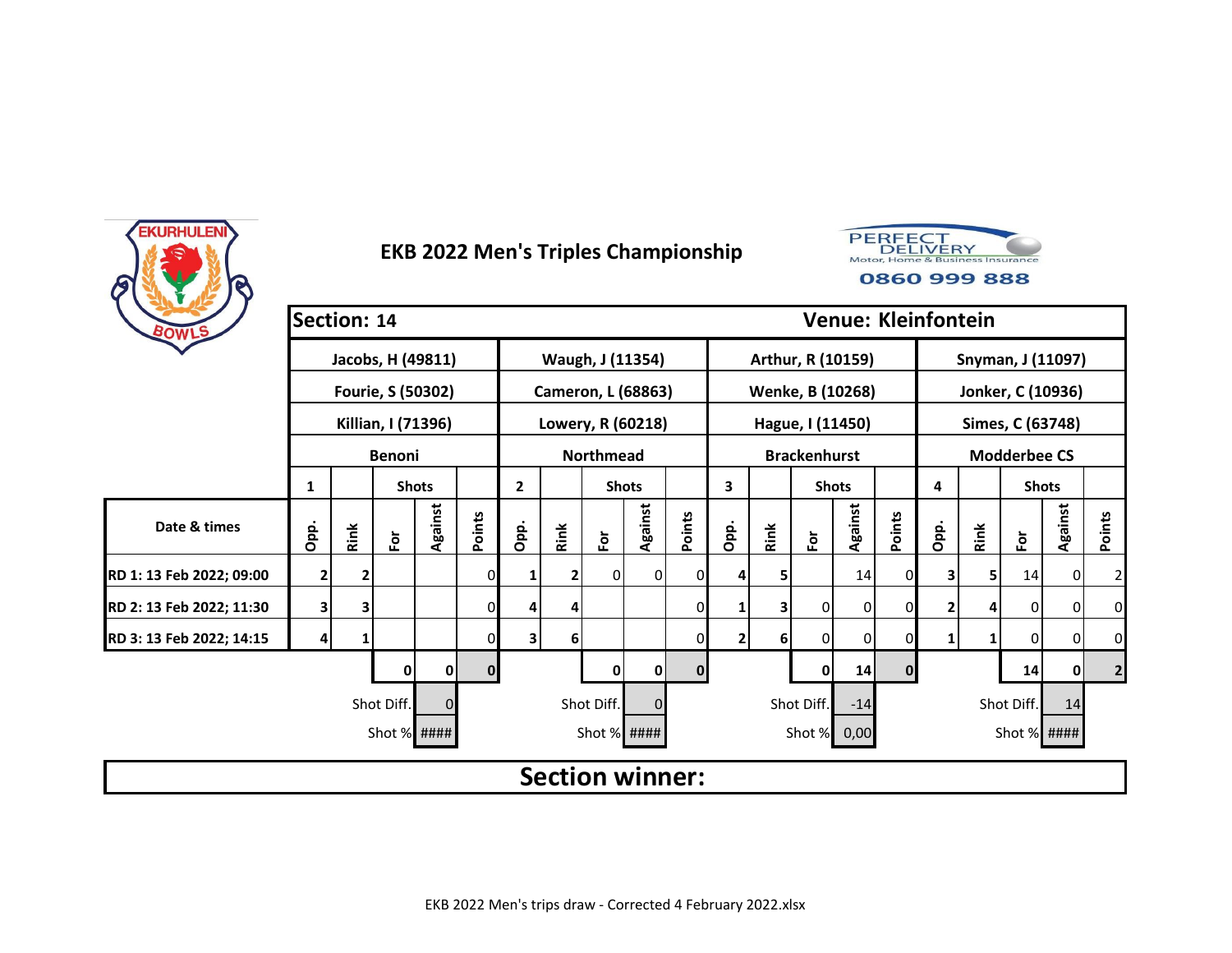



| BOWLS                    | Section: 15 |      |                            |              |          |              |      |                           |                |              |              |              |                     | <b>Venue: Kleinfontein</b>    |             |                          |              |                        |                |             |  |
|--------------------------|-------------|------|----------------------------|--------------|----------|--------------|------|---------------------------|----------------|--------------|--------------|--------------|---------------------|-------------------------------|-------------|--------------------------|--------------|------------------------|----------------|-------------|--|
|                          |             |      | Bell, W (10382)            |              |          |              |      | <b>Viviers, G (59094)</b> |                |              |              |              |                     | <b>Connellan, R (10397)</b>   |             |                          |              | Westmorland, N (59097) |                |             |  |
|                          |             |      | Duvenhage, G (38404)       |              |          |              |      | Vos, P (44974)            |                |              |              |              |                     | <b>Wayland, R (11045)</b>     |             | Hargreaves, S (33793)    |              |                        |                |             |  |
|                          |             |      | <b>Benjaman, P (63086)</b> |              |          |              |      | <b>Bratose, Q (70879)</b> |                |              |              |              |                     | van der Westhuizen, J (58921) |             | <b>Redshaw, M (7288)</b> |              |                        |                |             |  |
|                          |             |      | <b>Delville Germiston</b>  |              |          |              |      | <b>Avion Park</b>         |                |              |              |              | <b>Kempton Park</b> |                               |             | <b>Benoni</b>            |              |                        |                |             |  |
|                          | 1           |      |                            | <b>Shots</b> |          | $\mathbf{2}$ |      | <b>Shots</b>              |                | 3            |              | <b>Shots</b> |                     |                               | 4           |                          | <b>Shots</b> |                        |                |             |  |
| Date & times             | Opp.        | Rink | $\tilde{\mathbf{c}}$       | Against      | Points   | Opp.         | Rink | $\bf \bar{e}$             | Against        | Points       | Opp.         | Rink         | $\bf \bar{e}$       | Against                       | Points      | Opp.                     | Rink         | $\bf \bar{e}$          | Against        | Points      |  |
| RD 1: 13 Feb 2022; 09:00 | 2           | з    |                            |              |          | 1            | 31   | 0                         | $\overline{0}$ | ΟI           |              |              |                     |                               | 0           | 3                        | 4            | $\mathbf{0}$           | $\overline{0}$ | 0           |  |
| RD 2: 13 Feb 2022; 11:30 | 3           |      |                            |              | 0        | 4            | 6    |                           |                | $\Omega$     |              |              | 0                   | 0                             | 0           | 2                        | 6            | 0                      | $\overline{0}$ | 0           |  |
| RD 3: 13 Feb 2022; 14:15 | 4           | 2    |                            |              |          | 3            | 5    |                           |                | $\mathbf{0}$ | $\mathbf{2}$ |              | 0                   | 0                             | 0           | 1                        | $\mathbf{2}$ | $\overline{0}$         | 0              | 0           |  |
|                          |             |      | 0                          | 0            | $\bf{0}$ |              |      | 0                         | 0              | $\mathbf{0}$ |              |              | 0                   | $\mathbf 0$                   | $\mathbf 0$ |                          |              | 0                      | 0              | $\mathbf 0$ |  |
|                          |             |      | Shot Diff.                 | $\Omega$     |          |              |      | Shot Diff.                | $\Omega$       |              |              |              | Shot Diff.          | 0                             |             |                          |              | Shot Diff.             | $\Omega$       |             |  |
|                          |             |      | Shot % ####                |              |          |              |      | Shot % ####               |                |              |              |              | Shot % ####         |                               |             |                          |              | Shot % ####            |                |             |  |
|                          |             |      |                            |              |          |              |      | <b>Section winner:</b>    |                |              |              |              |                     |                               |             |                          |              |                        |                |             |  |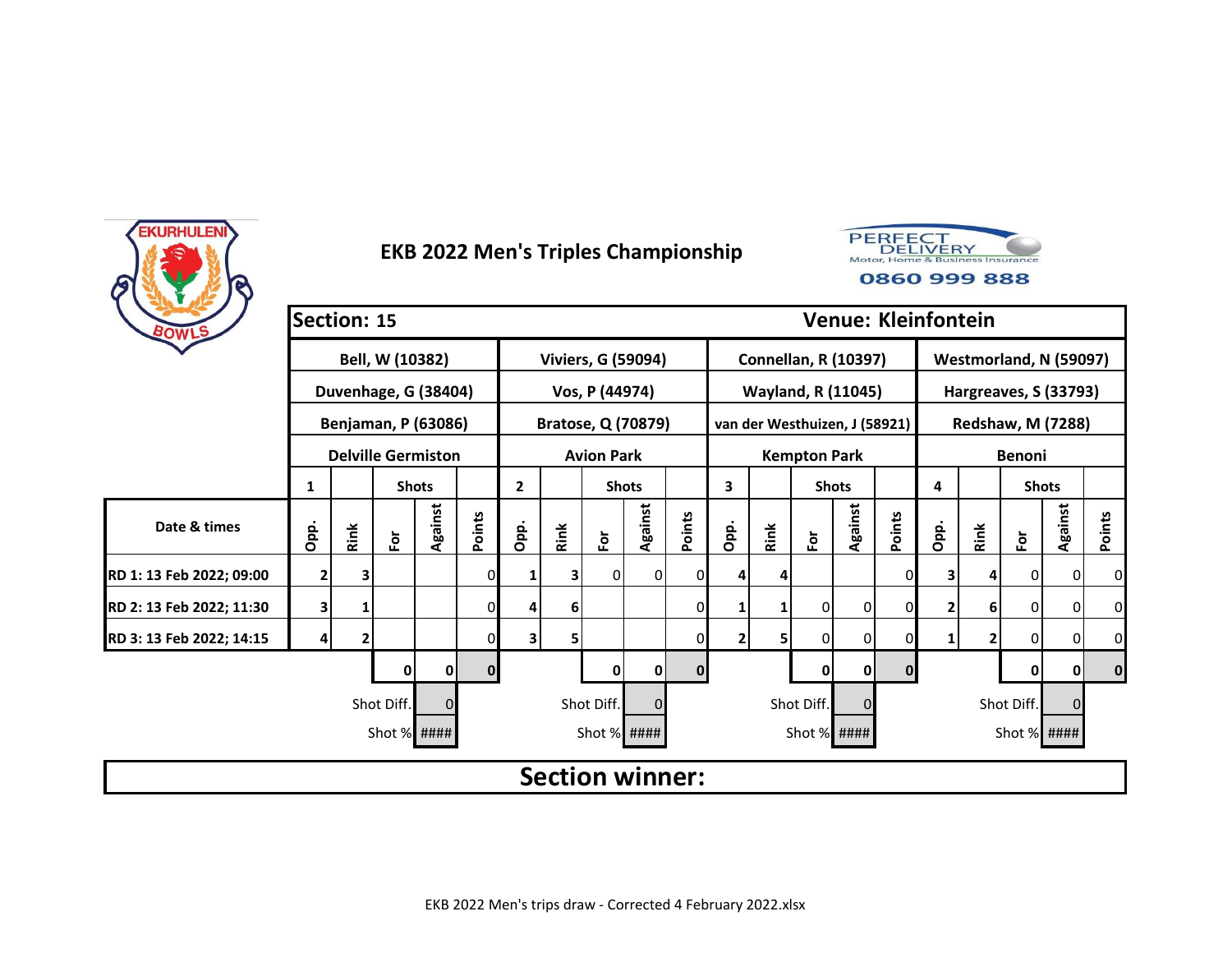



| BOWLS                    | Section: 16 |      |                          |                |          |              |              |                               |              | <b>Venue: Atlas</b> |      |                     |                   |         |             |                           |      |              |                          |                |  |  |
|--------------------------|-------------|------|--------------------------|----------------|----------|--------------|--------------|-------------------------------|--------------|---------------------|------|---------------------|-------------------|---------|-------------|---------------------------|------|--------------|--------------------------|----------------|--|--|
|                          |             |      | <b>Winslow, R (8130)</b> |                |          |              |              | <b>Vergers, P (37259)</b>     |              |                     |      | Prinsloo, G (44051) |                   |         |             |                           |      |              | <b>Vorster, M (9612)</b> |                |  |  |
|                          |             |      | <b>McGurk, W (56168)</b> |                |          |              |              | Ogden, S (69658)              |              |                     |      | Clarke, G (65532)   |                   |         |             | Paine, A (38213)          |      |              |                          |                |  |  |
|                          |             |      | Ayling, P (64087)        |                |          |              |              | Janse van Rensburg, C (62303) |              |                     |      | Eygelaar, J (62994) |                   |         |             |                           |      |              | du Toit, W (43468)       |                |  |  |
|                          |             |      | Modderfontein            |                |          |              |              | <b>Benoni CC</b>              |              |                     |      |                     | <b>Heidelberg</b> |         |             | <b>Delville Germiston</b> |      |              |                          |                |  |  |
|                          | 1           |      |                          | <b>Shots</b>   |          | $\mathbf{2}$ | <b>Shots</b> |                               |              |                     | 3    |                     | <b>Shots</b>      |         |             | 4                         |      | <b>Shots</b> |                          |                |  |  |
| Date & times             | Opp.        | Rink | $\bf \bar{e}$            | <b>Against</b> | Points   | Opp.         | Rink         | $\mathbf{\tilde{e}}$          | Against      | Points              | Opp. | Rink                | $\bf \bar{e}$     | Against | Points      | Opp.                      | Rink | è            | <b>Against</b>           | Points         |  |  |
| RD 1: 13 Feb 2022; 09:00 | 2           |      |                          |                |          |              | 1            | $\Omega$                      | 0I           | 0                   |      | 61                  |                   |         | 0           | 3                         | 6    | 0            | 0                        | 0              |  |  |
| RD 2: 13 Feb 2022; 11:30 | 3           | 2    |                          |                | 0        |              | 5            |                               |              | $\Omega$            |      |                     | $\Omega$          | 0       | 0           | $\mathbf{2}$              | 5    | 0            | $\mathbf{0}$             | $\overline{0}$ |  |  |
| RD 3: 13 Feb 2022; 14:15 | 4           | 3    |                          |                | 0        | 3            | 4            |                               |              | 0                   | 2    |                     | 0                 | 0       | 0           | 1                         | 3    | 0            | 0                        | 0              |  |  |
|                          |             |      | 0                        | $\mathbf{0}$   | $\bf{0}$ |              |              | 0                             | $\mathbf{0}$ | $\mathbf{0}$        |      |                     | $\mathbf{0}$      | 0       | $\mathbf 0$ |                           |      | 0            | 0                        | $\bf{0}$       |  |  |
|                          |             |      | Shot Diff.               | $\mathbf 0$    |          |              |              | Shot Diff.                    | 0            |                     |      |                     | Shot Diff.        |         |             |                           |      | Shot Diff.   | $\mathbf 0$              |                |  |  |
|                          |             |      | Shot % ####              |                |          |              |              | Shot % ####                   |              |                     |      |                     | Shot % ####       |         |             |                           |      | Shot % ####  |                          |                |  |  |
|                          |             |      |                          |                |          |              |              | <b>Section winner:</b>        |              |                     |      |                     |                   |         |             |                           |      |              |                          |                |  |  |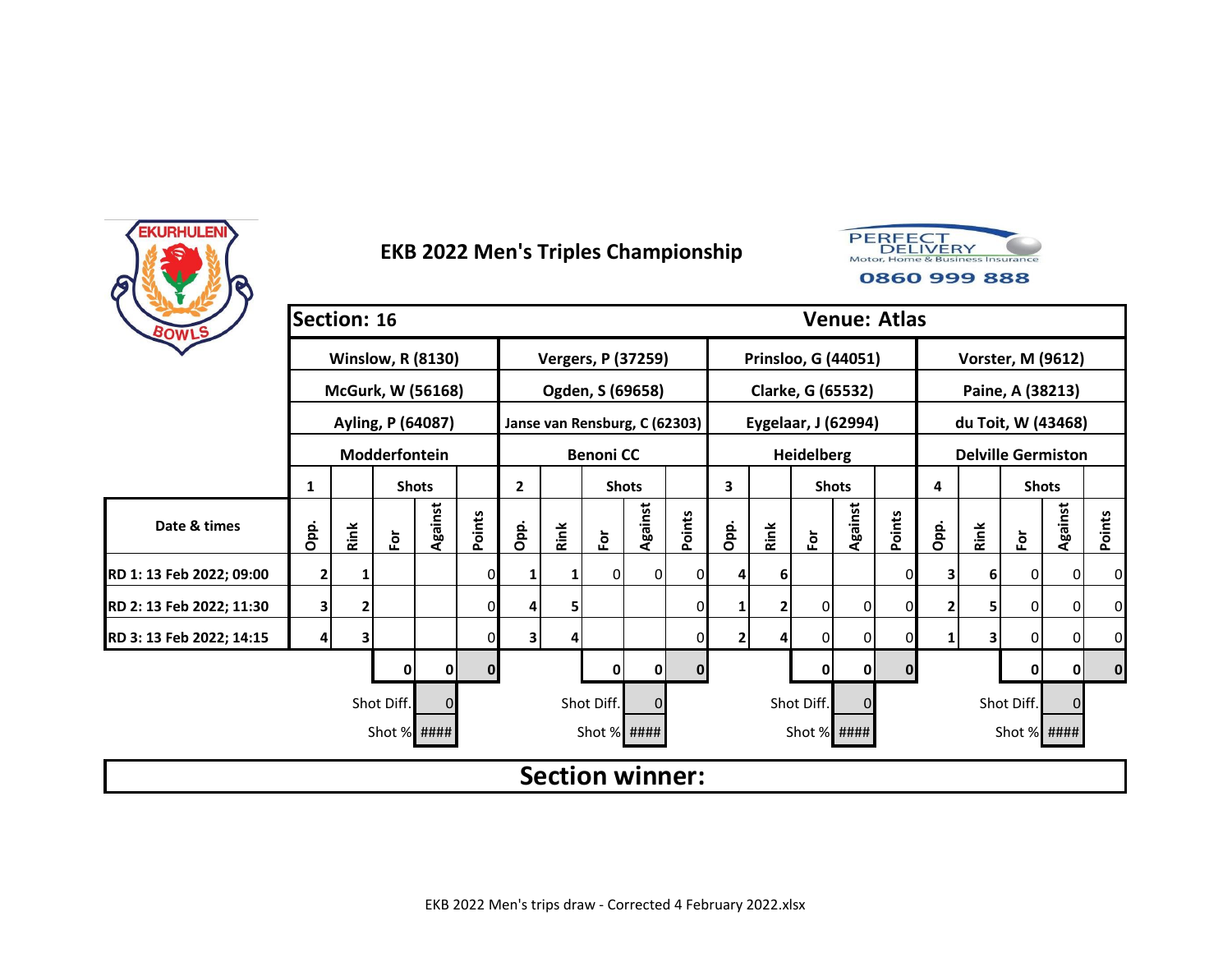



| BOWLS                    | Section: 17             |                                                                      |                             |              |              | <b>Venue: Atlas</b> |                 |                        |              |              |      |      |                           |                |             |                          |      |                      |         |                |  |
|--------------------------|-------------------------|----------------------------------------------------------------------|-----------------------------|--------------|--------------|---------------------|-----------------|------------------------|--------------|--------------|------|------|---------------------------|----------------|-------------|--------------------------|------|----------------------|---------|----------------|--|
|                          |                         |                                                                      | Grewe, G (10372)            |              |              |                     |                 | Burns, G (33642)       |              |              |      |      | <b>Ferreira, P (9523)</b> |                |             | Mellitchey, J (41798)    |      |                      |         |                |  |
|                          |                         |                                                                      | Visser, T (39262)           |              |              |                     |                 | May, G (52576)         |              |              |      |      | van Niekerk, R (8823)     |                |             | <b>Turton, R (10677)</b> |      |                      |         |                |  |
|                          |                         |                                                                      | <b>Whitehorn, D (48270)</b> |              |              |                     |                 | Phiri, M (53257)       |              |              |      |      | Booysen, B (9155)         |                |             | Jacobs, J (64679)        |      |                      |         |                |  |
|                          |                         |                                                                      | <b>Avion Park</b>           |              |              |                     | <b>Edenvale</b> |                        |              |              |      |      | <b>Alberton</b>           |                |             | <b>Boksburg</b>          |      |                      |         |                |  |
|                          | 1                       |                                                                      |                             | <b>Shots</b> |              | $\mathbf{2}$        | <b>Shots</b>    |                        |              |              | 3    |      |                           | <b>Shots</b>   |             | 4                        |      | <b>Shots</b>         |         |                |  |
| Date & times             |                         | Against<br>Points<br>Opp.<br>Opp.<br>Rink<br>$\overline{\mathsf{P}}$ |                             |              |              |                     | Rink            | $\bf \bar{e}$          | Against      | Points       | Opp. | Rink | $\mathbf{\tilde{e}}$      | Against        | Points      | Opp.                     | Rink | $\mathbf{\tilde{e}}$ | Against | Points         |  |
| RD 1: 13 Feb 2022; 09:00 | $\mathbf{2}$            | 2                                                                    |                             |              | 0            | 1                   | 2               | $\Omega$               | <sup>0</sup> | 01           |      | 5    |                           |                | 0           |                          | 5    | 0                    | 0       | 0              |  |
| RD 2: 13 Feb 2022; 11:30 | $\overline{\mathbf{3}}$ | 3                                                                    |                             |              | $\Omega$     | $\overline{4}$      | 4               |                        |              | 0            |      | 3    | 0                         | $\overline{0}$ | 0           |                          | Δ    | 0                    | 0       | $\overline{0}$ |  |
| RD 3: 13 Feb 2022; 14:15 | 4                       | 1                                                                    |                             |              | 0            | 3                   | 6               |                        |              | $\mathbf{0}$ | 2    | 6    | $\Omega$                  | 0              | 0           |                          |      | 0                    | 0       | 0              |  |
|                          |                         |                                                                      | 0                           | 0            | $\mathbf{0}$ |                     |                 | 0                      | 0            | $\bf{0}$     |      |      | 0                         | 0              | $\mathbf 0$ |                          |      | 0                    | 0       | $\bf{0}$       |  |
|                          |                         |                                                                      | Shot Diff.                  |              |              |                     |                 | Shot Diff.             |              |              |      |      | Shot Diff.                | 0              |             |                          |      | Shot Diff.           | 0       |                |  |
|                          |                         |                                                                      | Shot % ####                 |              |              |                     |                 | Shot % ####            |              |              |      |      | Shot % ####               |                |             |                          |      | Shot % ####          |         |                |  |
|                          |                         |                                                                      |                             |              |              |                     |                 | <b>Section winner:</b> |              |              |      |      |                           |                |             |                          |      |                      |         |                |  |